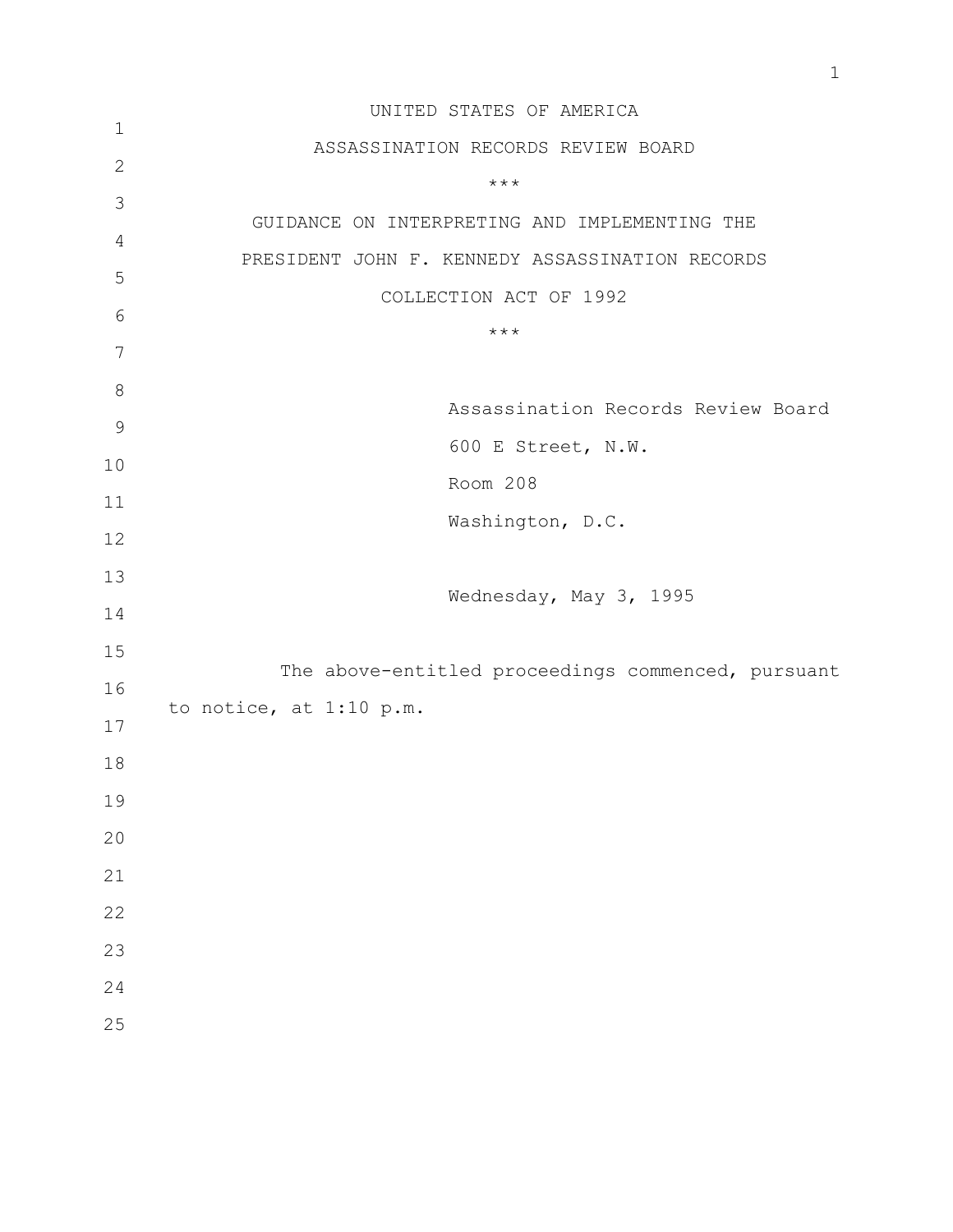1

 $\mathcal{P}$ 

8

19

[1:10 p.m.]

3 4 5 6 7 CHAIRMAN TUNHEIM: I'll call to order this public meeting of the Assassination Records Review Board. Welcome everyone who is here in attendance today. The primary purpose of today's meeting is to consider final action in adoption of the interpretive rules governing the Board's guidance on the definition of an assassination record.

9 10 11 12 13 We'll get right into that issue by asking the Board's general counsel, Sheryl Walter, who has administered this process, to give the Board an overview of the processes we've gone forward thus far, and to be ready to answer questions from the Board before we move the adoption. Sheryl?

14 15 16 17 18 MS. WALTER: Thank you, Mr. Chairman, and members of the Board. What I would like to do right now is to give you some background on the process of the finalization of the interpretive regulations and to discuss some of the changes that have been made to the proposed regulations that were published in the Federal Register.

20 21 22 23  $24$ 25 In establishing a process for public disclosure of all records relating to the assassination of President John F. Kennedy, Congress created this Review Board and empowered it to decide whether a record constitutes an assassination record. In the Senate report to the President John F. Kennedy Assassination Records Collection Act, which of course created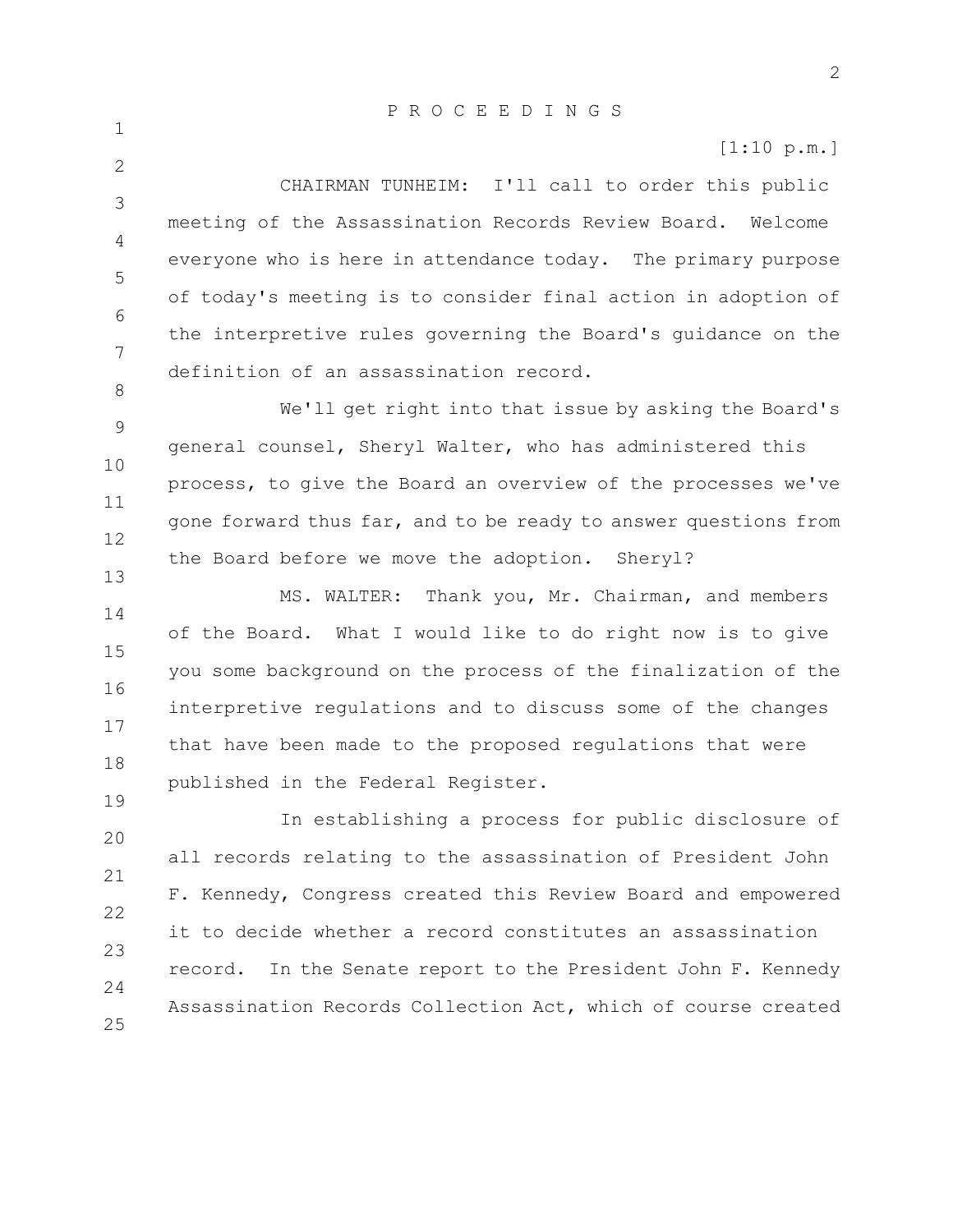1 2 this Board, Congress also indicated its intent that the Review Board issue guidance to assist in articulating the scope or universe of assassination records.

3

22

4 5 6 7 8 9 10 The interpretive regulation discussion draft that you have before you, and which has been distributed to the members of the public who are attending this meeting, will be the focus of what I'm going to talk about right now. The proposed version was published at Volume 60 of the Federal Register, page 7506, on February 8th, 1995, and was published to comply with Congress's mandate.

11 12 13 14 15 16 As a supplementary information that accompanied the proposed interpretive regulations stated, the principle underlying these interpretive regulations is to implement congressional intent that the JFK collection contain the most comprehensive disclosure of records relating to the assassination of President Kennedy.

17 18 19 20 21 Congress instructed that the Board apply a broad and encompassing working definition of assassination record in order to achieve the goal of assembling the fullest historical record on this tragic event in American history, and into the investigations that were undertaken in the assassination's aftermath.

23  $24$ 25 Many agencies have already begun to organize and review records responsive to the act, even before the Board was appointed and began its work. Nevertheless, the aim of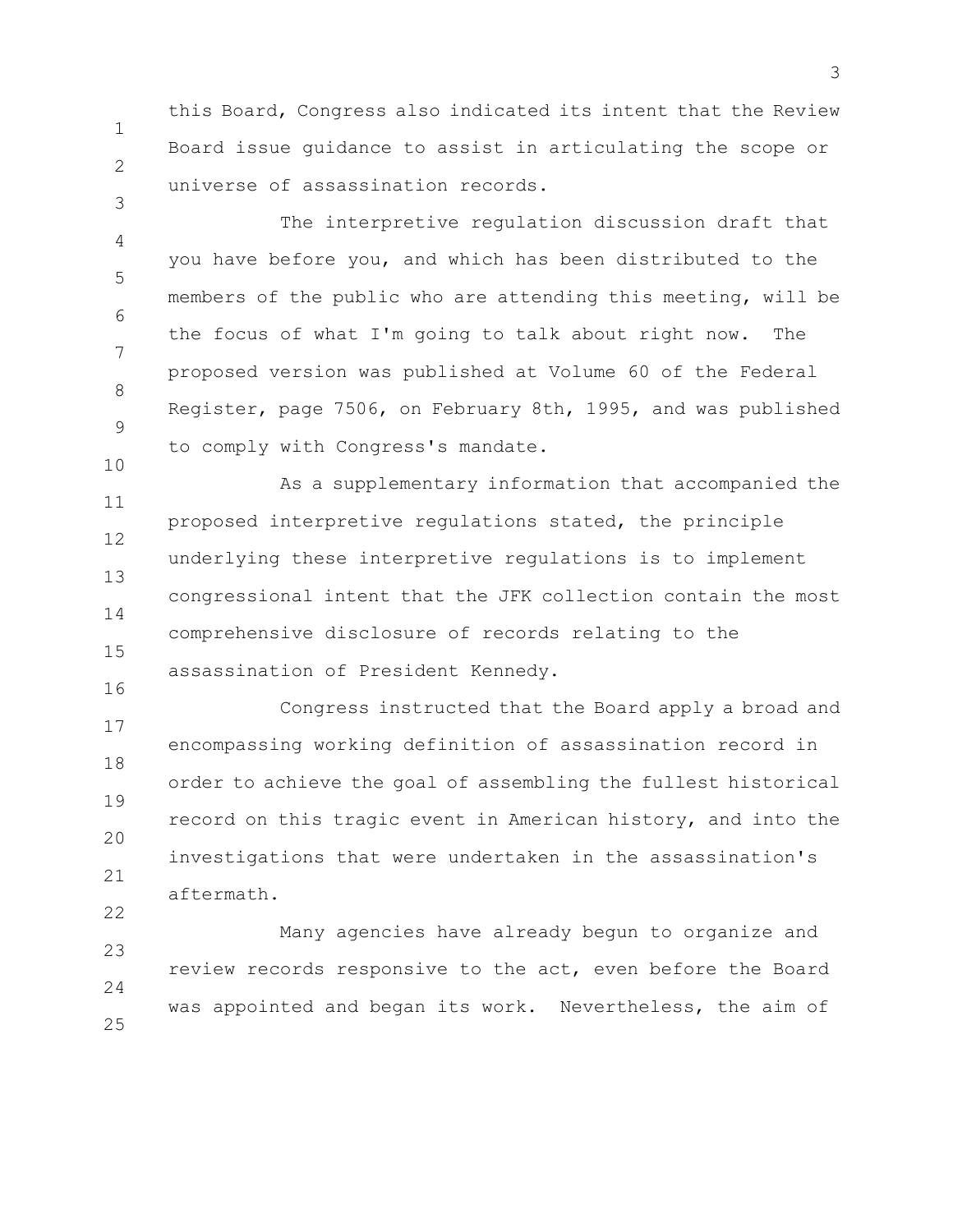2 the interpretive regulations is that they will aid in the ultimate assembly and public disclosure of the fullest possible historical record on the tragedy and on the subsequent investigations and inquiries into it.

1

3

4

22

5 6 7 8 9 10 11 These final regulations that you are to vote on today are also intended to aid in the consistent, effective, and efficient implementation of the act, and to establish procedures for including assassination records in the President John F. Kennedy Assassination Records Collection, which is housed, as you know, at College Park, Maryland in the National Archives facility there.

12 13 14 15 16 This Board sought public comment on its proposed interpretive regulations and set a 30-day period which ended on March 10th, 1995, for the purpose of receiving written comments. The Review Board also heard testimony at public hearings on aspects of the proposed regulations.

17 18 19 20 21 In addition, this Review Board sent copies of the proposed interpretive regulations to agencies known to have an interest in and be affected by this Board's work, particularly those who hold or created assassination records, and to the appropriate oversight committees in Congress, as well as to OMB.

23  $24$ 25 The Review Board also sent notice of the proposed regulations and a request for comments, or sent copies of the Federal Register notice itself to many organizations and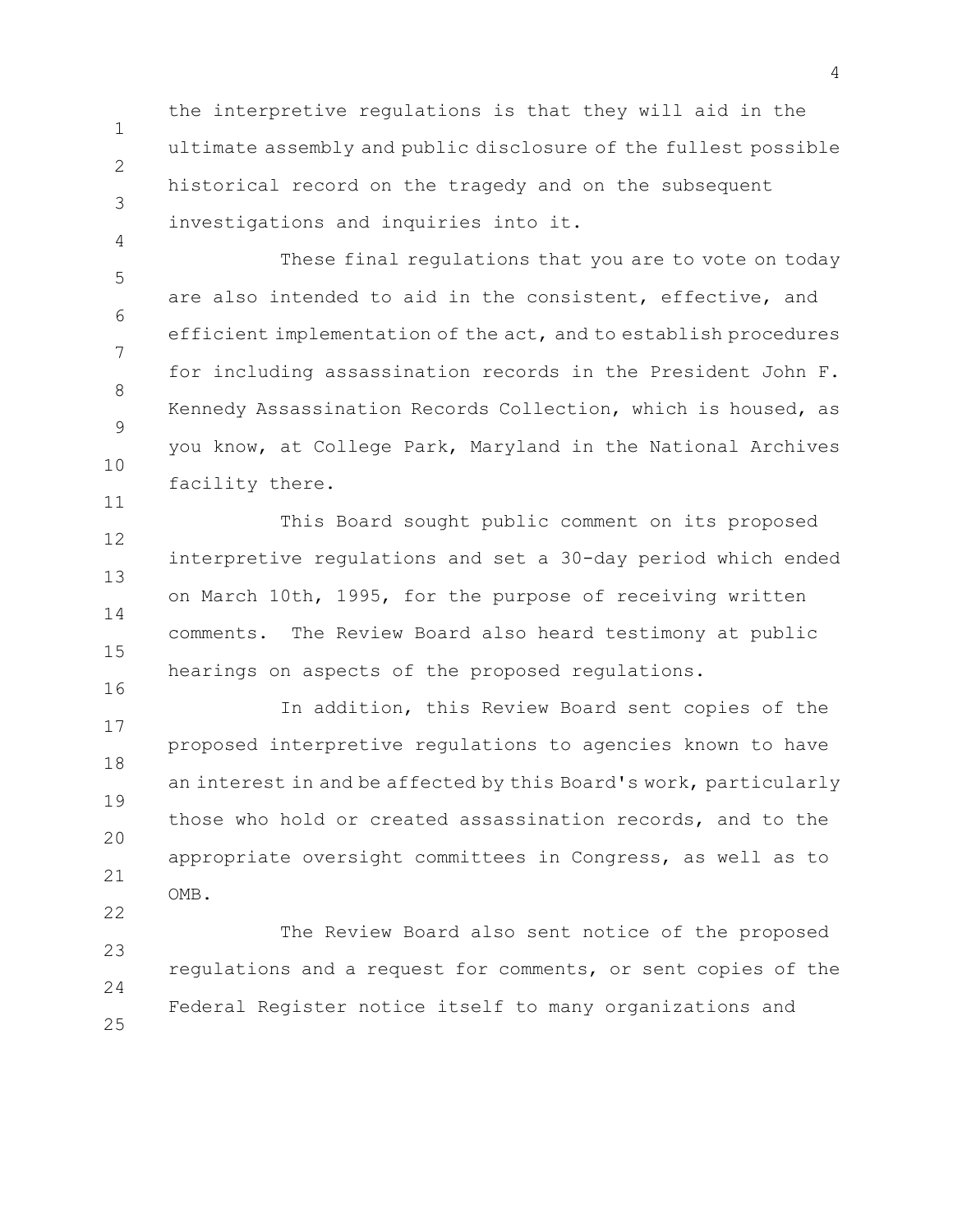individuals who have demonstrated an interest in the release of materials under the Act, or who have engaged in research into the assassination.

1

2

3

16

4 5 6 7 8 9 10 The Review Board received written comments on the proposed interpretive regulations from numerous federal agencies, state and local government entities, and individuals. Some of the federal agencies providing written comments included the Federal Bureau of Investigation, Central Intelligence Agency, the National Archives and the Department of State.

11 12 13 14 15 State and local government entities providing written comments included the Dallas, Texas county commissioner's court, the Dallas County Historical Foundation, and the city of Dallas records management division of the office of the city secretary. Altogether, approximately 30 sets of written comments were received.

17 18 19 20 21 22 Prior to publication of the proposed interpretive regulations, the Review Board heard testimony at a public hearing held in this building on December 14, 1994, from representatives of the National Archives on the question of including artifacts in the scope of the term assassination record.

23  $24$ 25 After publication of the proposed interpretive regulations and before expiration of the comment period, Review Board heard testimony at a public hearing on March 7th, 1995.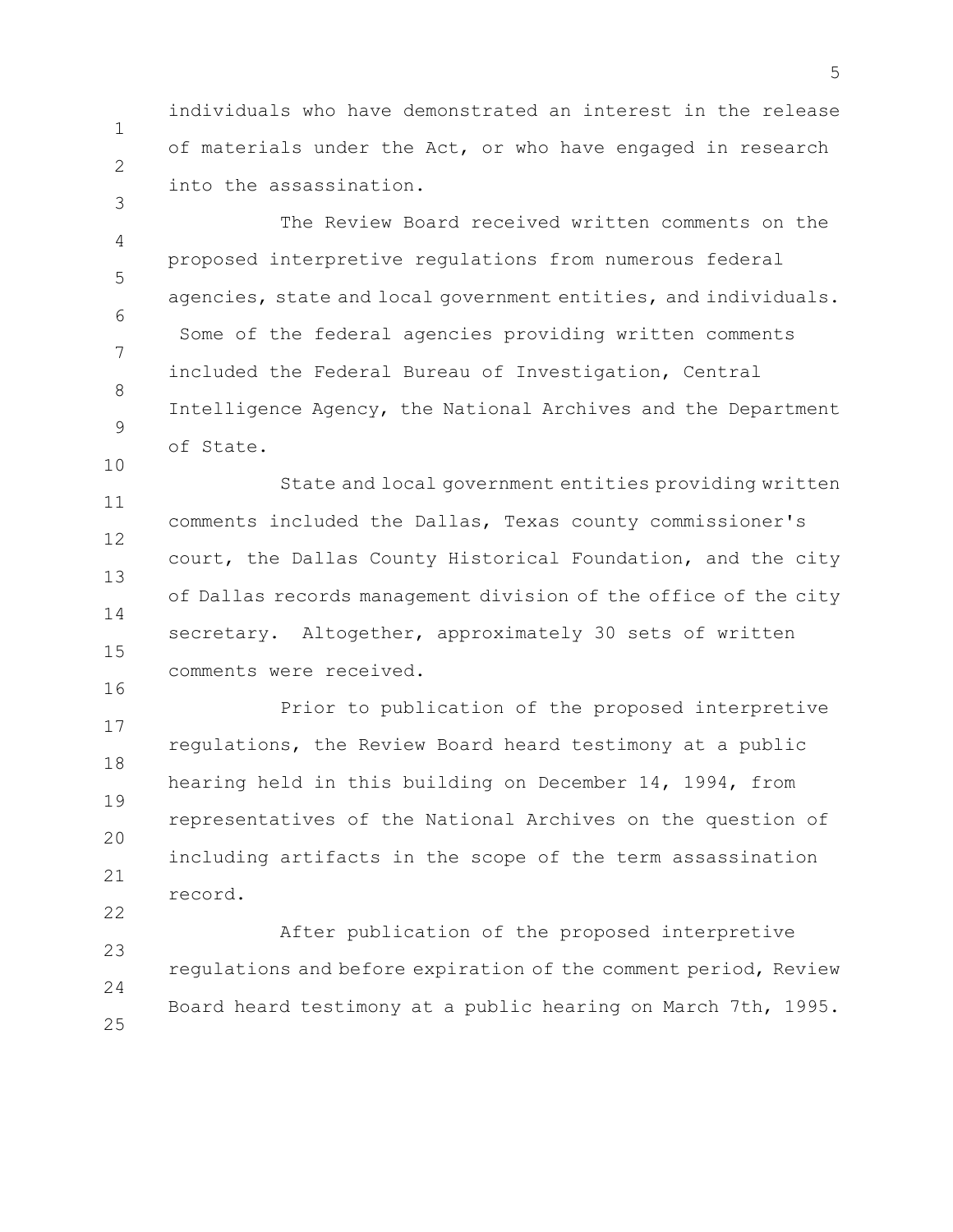It was held in the auditorium of the main building of the National Archives.

1

2

10

22

3 4 5 6 7 8 9 Testimony was heard from the FBI and from several individuals and representatives of private organizations on their views regarding the text of the proposed regulations. Copies of all written comments that were received and transcripts of the public testimony on the proposed regulations were placed in the Board's public reading room at the Review Board's offices here at this building, and made available for inspection and copying by the public upon request.

11 12 13 The Board should also be aware that copies of comments and transcripts that were requested were all provided to the public at no charge to the public.

14 15 16 17 18 19 20 21 The comments received were very thoughtful and in many cases very detailed. Nearly all the comments expressed support for what was characterized as the proposed regulations' comprehensiveness and flexibility. All comments that were received were carefully studied and considered. Submitters made both technical and substantive suggestions and as I will shortly describe, many of these suggestions were incorporated in the discussion draft of the interpretive regulations now before you.

23  $24$ 25 Some comments did express concern at the broad scope of the Review Board's proposed regulations. A few comments also questioned the inclusion of records not in the possession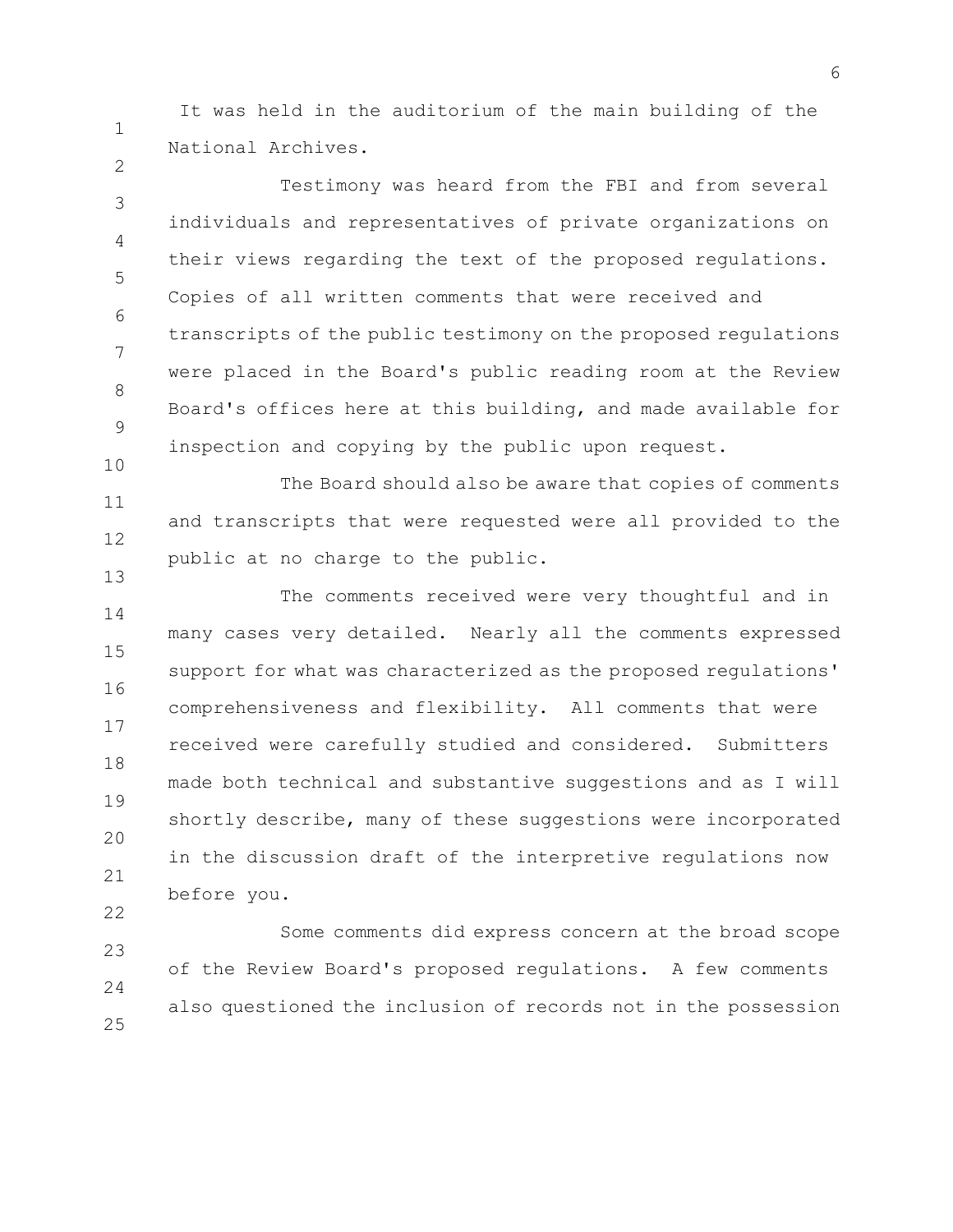1

2

3

4

5

6

of federal agencies, especially in the scope of the terms "assassination record" and additional records and information.

However, the broad scope of the Act directs the Review Board to identify and make available to the public all documents that will enhance, enrich, and broaden the historical record of the assassination.

7 8 9 10 11 The interpretive regulations thus seek to have fulfilled Congress' intent and emphasis that the search and disclosure of records under this Act must go beyond the records of previous commissions and committees established to investigate the assassination.

12 13 14 15 16 17 18 The Review Board may, as provided in Section 1400.6 of these interpretive regulations, exercise discretion in the acceptance of copies where appropriate in lieu of originals of records for inclusion in the collection. This flexibility addresses concerns that some commenters expressed about the removal of original records already housed, for example, in the archives of state and local institutions.

19 20 21 22 23  $24$ In addition, many comments from individual researchers requested enumeration of specific records or record groups in several sections of the interpretive regulations, especially those sections that deal with the scope of the terms "assassination records" and "additional records and information."

25 Many helpful suggestions in this regard have been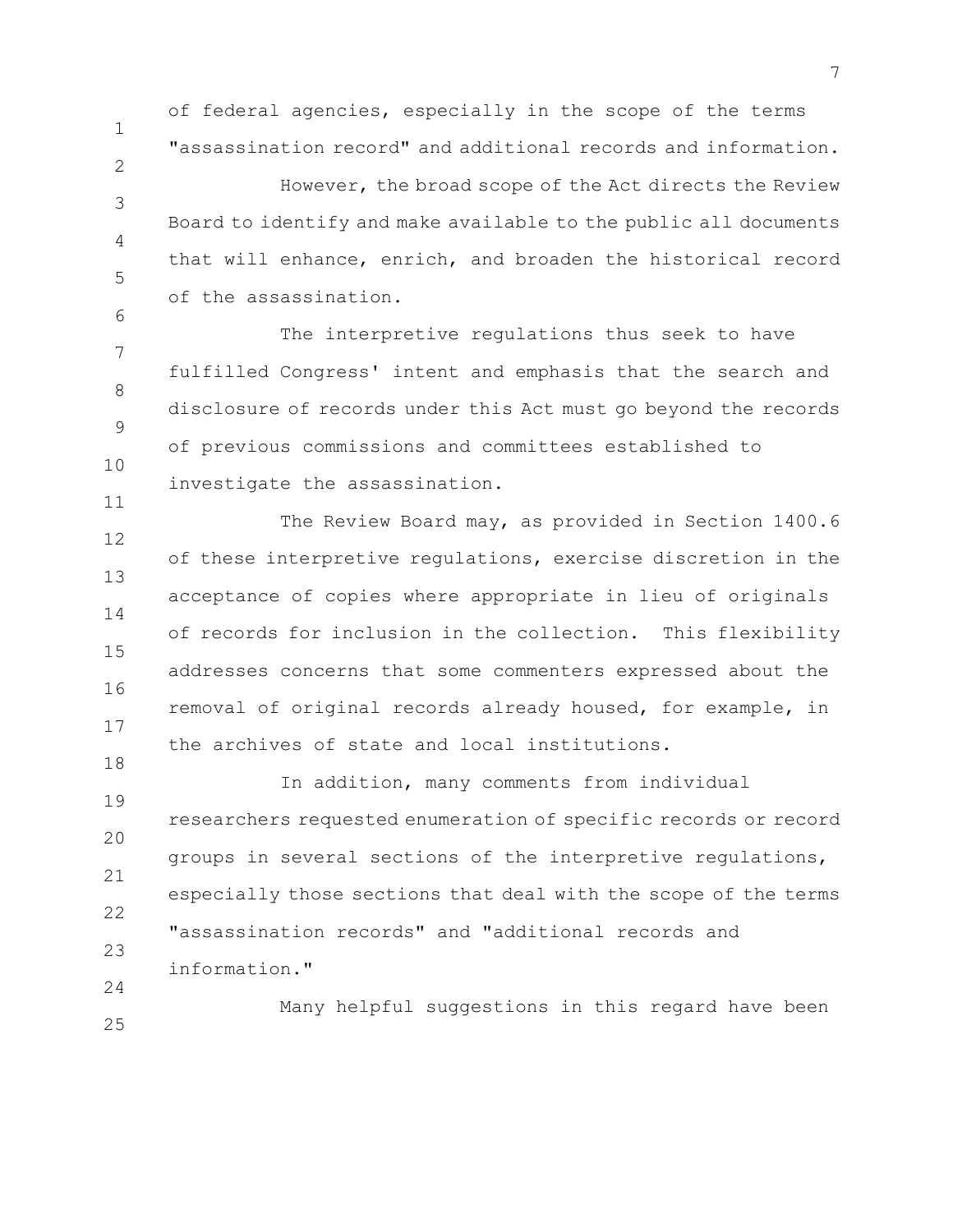1 2 3 provided to the Review Board already, identifying particular record groups for review and inclusion in the collection. It is hoped that there will be continued correspondence from researchers and the general public in this regard.

4

17

22

5 6 7 8 9 10 However, to ensure that the final interpretive regulations are interpreted broadly and to avoid duplication or potentially too narrow interpretation or implementation of these regulations, individual records or record groups were not enumerated further in this discussion draft of the regulations.

11 12 13 14 15 16 To ensure that the public is aware of the Review Board's knowledge of and pursuit of specific records and record groups, such as those that were identified in the public comments received on the proposed interpretive regulations, and in other correspondence with or testimony before the Review Board, Section 1400.8 has been revised to create a notice of assassination record designations.

18 19 20 21 With this mechanism, to notify the public of records it has designated as assassination records to be included in the collection, it should be unnecessary and would be duplicative to include in the final regulations a more detailed enumeration of those specific records or record groups.

23  $24$ 25 I'd like to move on briefly to describe changes that were made to each of the sections, starting with Section 1400.1, now titled "Scope of Assassination Record." The Review Board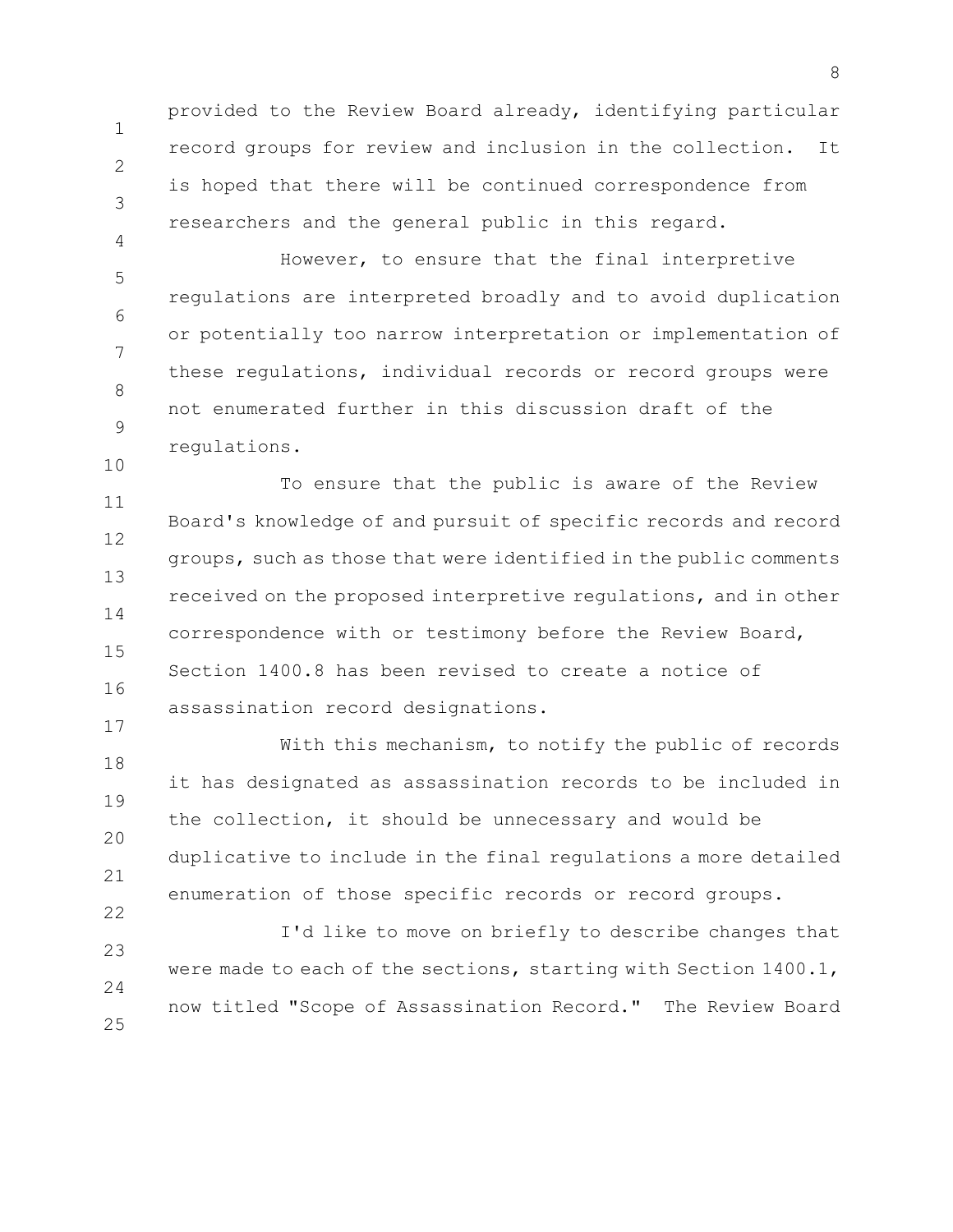1 2 3 4 5 received many comments on the text of this section. Some were technical in nature and some were more substantive. The final regulations incorporate the suggested technical changes, including, as you can see, revision of the section's title to make it more precise, as well as the addition of other clarifying edits.

6

15

20

7 8 9 10 11 12 13 14 Many comments focused on the wording of subparagraph (a) as it was original proposed. Of particular concern to many commenters was the portion of this subparagraph that provides that an assassination record includes records that, as it was originally drafted, may have led to the assassination. Comments from both government agencies and individuals suggested alternative language, some because they read the proposed regulation's scope as too narrow, and others because they construed it as being too broad.

16 17 18 19 There was a consensus, however, that inserting a phrase similar to "reasonably related to" would be an acceptable and appropriate alternative to the "may have led to" construction that originally appeared. Therefore, this change was made.

21 22 23  $24$ 25 Again, many comments suggested in terms of this particular section that specific individuals, events, or groups of records be added and enumerated in particularity. However, as I just discussed, it was determined that including these records or record groups at this level of specificity in these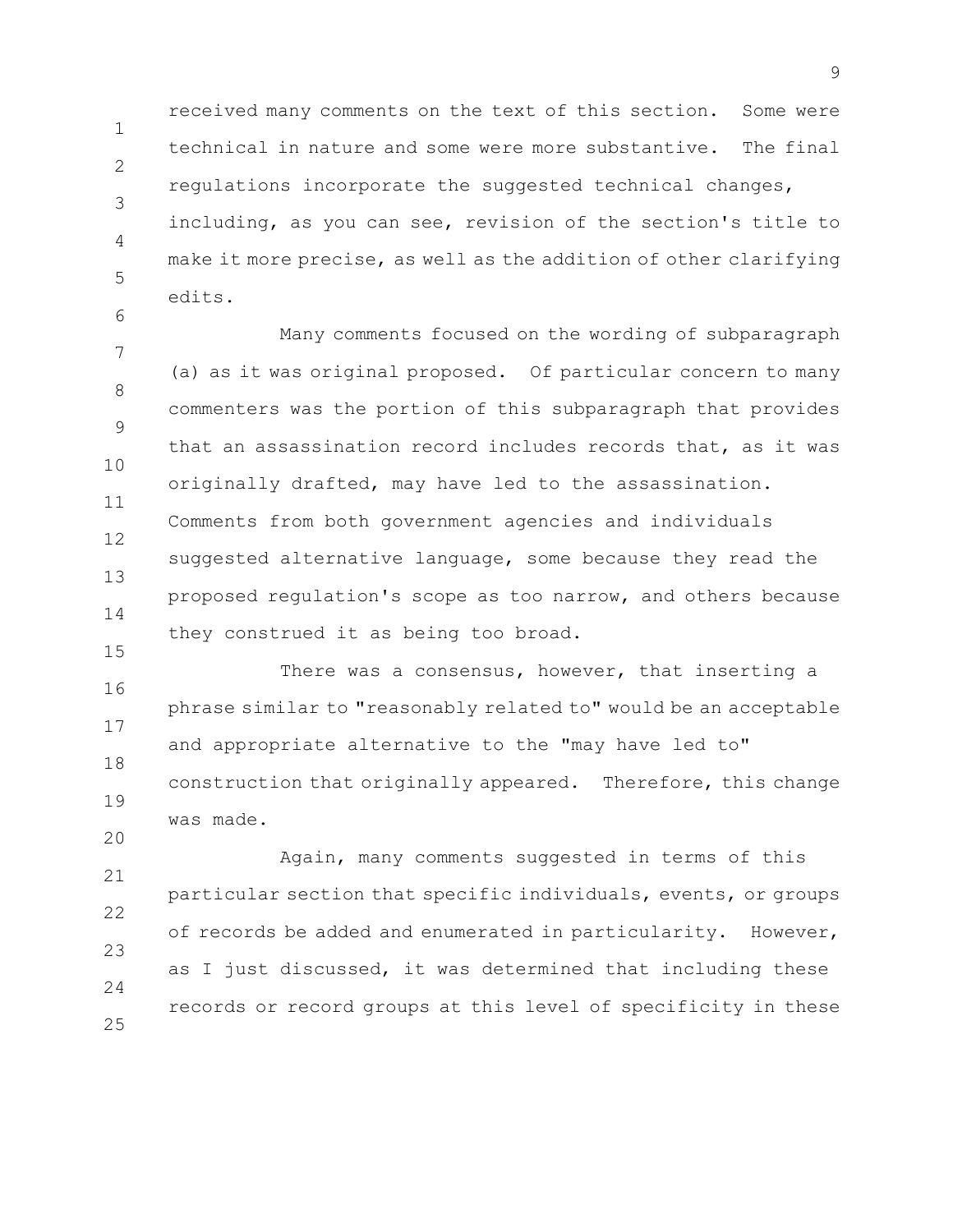interpretive regulations, which are intended to provide general guidance on the scope of the Act and of its key terms, could potentially limit the scope of the regulations as applied and might prove confusing and would be duplicative.

1

2

3

4

11

15

25

5 6 7 However, again, such suggestions are to be taken into account from the public and they'll be followed up on an ongoing basis.

8 9 10 Sections 1400.2, now titled "Scope of additional records and information." Again, this title was revised to conform both to the new title of 1400.1 and to be more specific. There were also additional editing changes made for clarity.

12 13 14 A new sub-part 6 was added to subparagraph (e), and a new subparagraph (f) was added after consideration of comments that noted the potential exclusion of certain categories in the scope of this section in the proposed regulations.

16 17 18 19 20 21 22 23 24 This section is intended to be used to obtain access to a wide variety of materials, classified and unclassified, which may not fall into the definition of assassination record, but which will lead to the identification of assassination records. Some commenters expressed concern as to the broader scope of this section. Language was added to clarify that the purpose of this section is to identify, evaluate, or interpret assassination records, including assassination records that may not initially have been identified by an agency.

Language was also added to indicate that an intent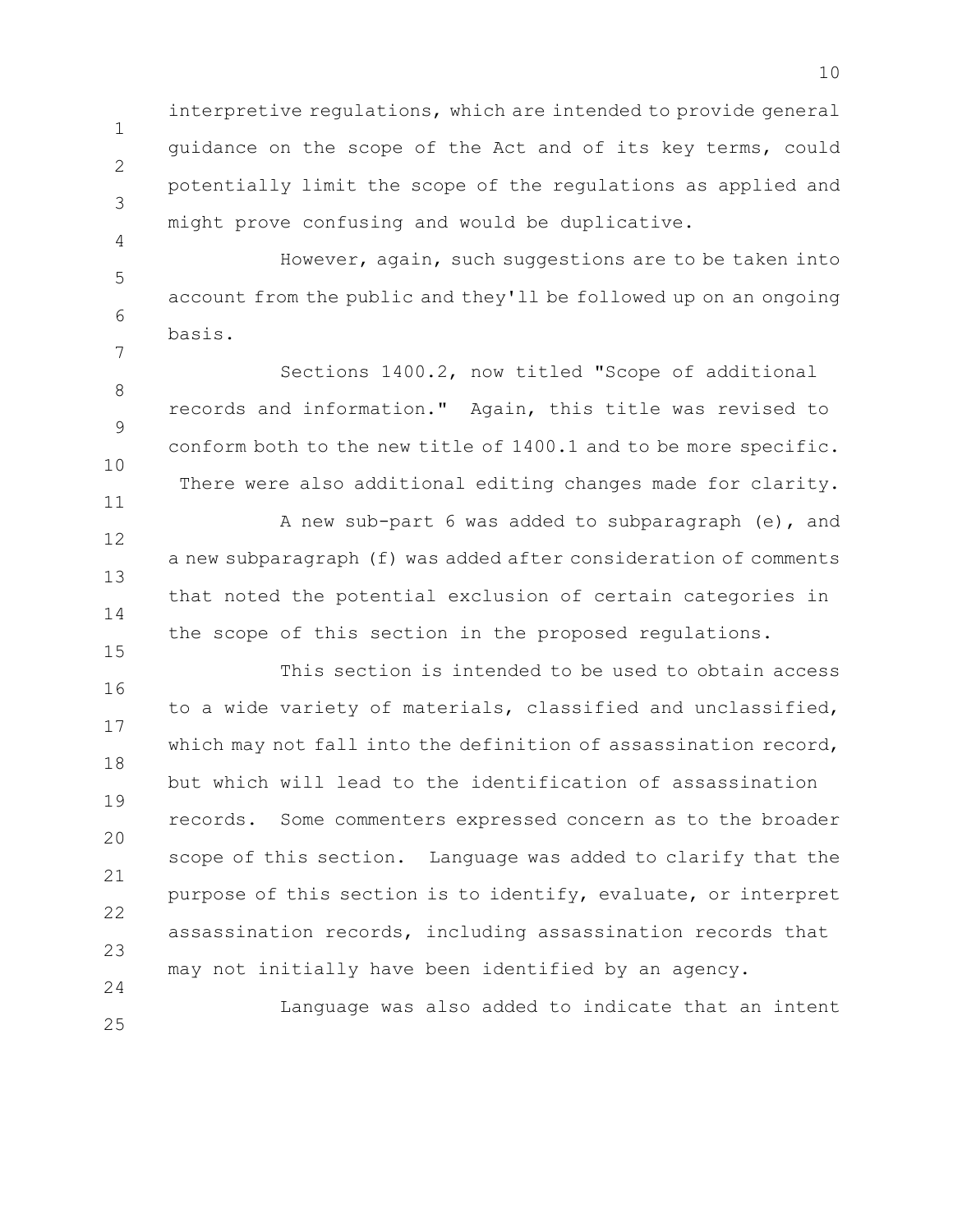1 2 to implement this section through requests in writing will be made. These written requests will be signed by the Review Board's executive director.

3

14

4 5 6 7 In implementing this section, the Review Board staff will work closely with entities to whom such requests are addressed to promote the Act's effective and efficient implementation.

8 9 10 11 12 13 Moving on to Section 1400.3, "Sources of assassination records and additional records and information." A new subparagraph, which is now subparagraph (g), was added after consideration of comments noting the potential exclusion of records created by individuals or corporations or obtained from sources other than those already identified in the previous subparagraphs.

15 16 17 18 Other comments suggesting the inclusion of additional specific sources were considered but not included in the final version because they were determined to replicate language already in existing subparagraphs.

19 20 21 22 23 24 25 The Section 1400.4, "Types of materials included in the scope of assassination record and additional records and information." The National Archives and Records Administration provided oral testimony and written comments objecting to the inclusion of artifacts in this section. Other comments received strongly supported inclusion of this type of material within the scope of assassination record.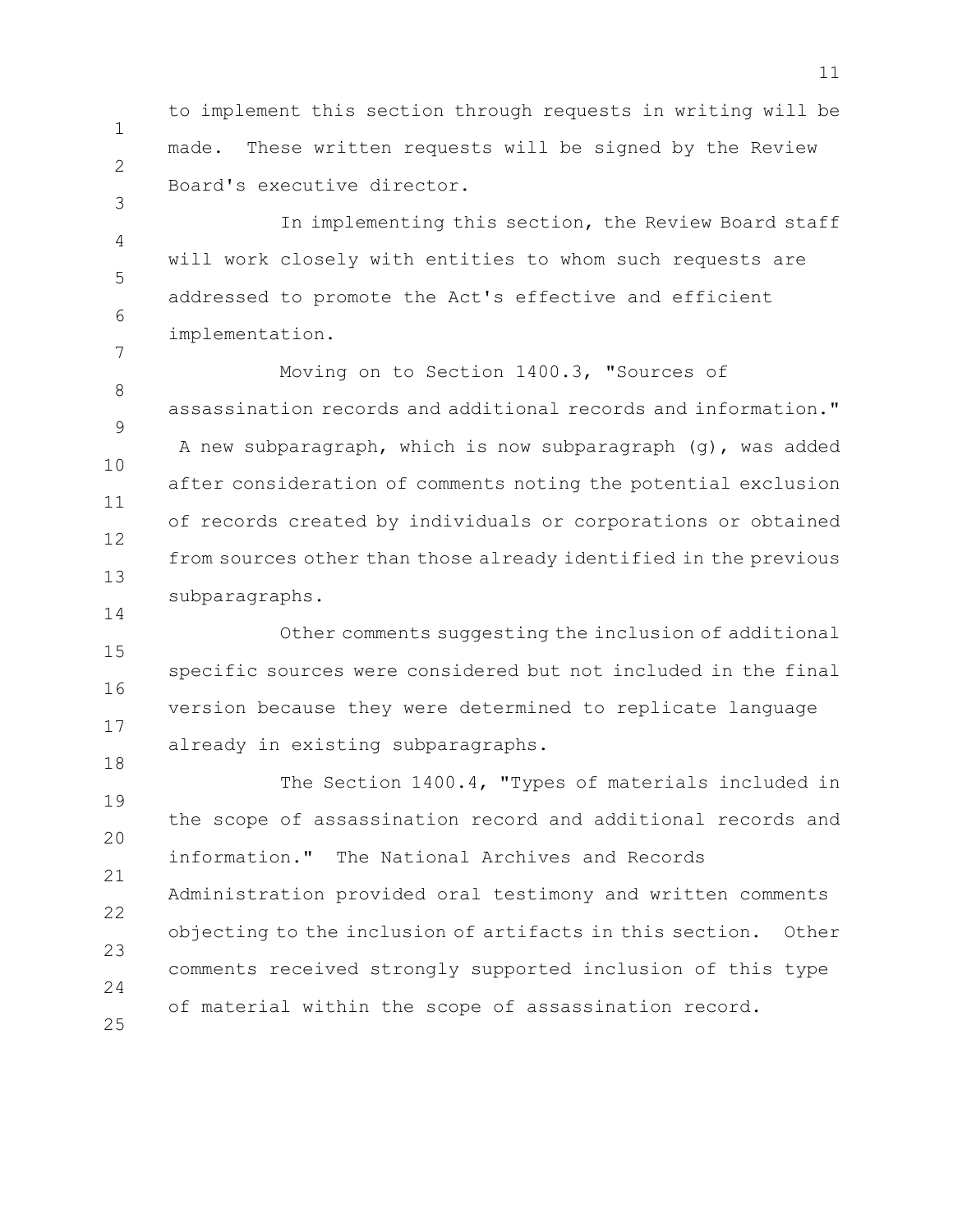1  $\mathcal{P}$ 3 4 5 NARA's comments, as contained in its written submission and as presented in oral testimony by NARA representatives at a public hearing of the Review Board on December 14th, 1994, were carefully considered. However, this section of the interpretive regulations was retained without any change.

7 8 9 10 Review Board I think believes that the unique nature of issues of public trust and credibility of government processes that prompted enactment of the Act require that artifacts be included in the scope of items to be included in the collection.

6

11

17

12 13 14 15 16 Included in the proposed regulations retained in Section 1400.7 is language intended to address NARA's concerns about potential copying requirements related to artifacts and to presentation issues. NARA's comments on the proposed regulations noted its approval of the inclusion of that language.

18 19 20 21 22 23  $24$ In Section 1400.5, the requirement that assassination records be released in their entirety. This section is intended to provide guidance to agencies if they are to produce for the Review Board's review records in their entirety and except in rare instances and with the assent of the Review Board, withhold information and documents only under the proposed provisions of Section 6 of the Act.

25 The purpose of requiring that records be produced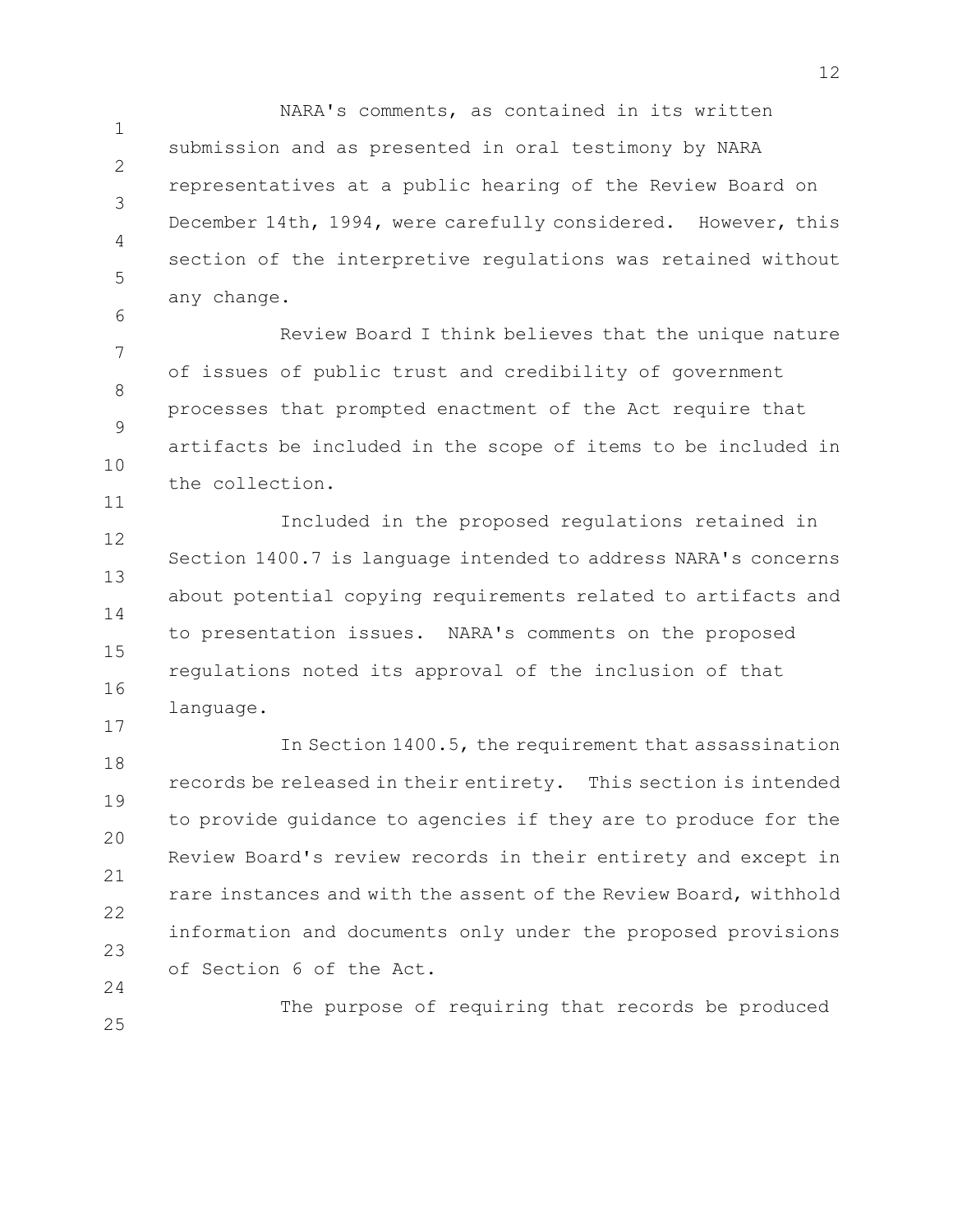in their entirety is to ensure that the context and integrity of the records be preserved and to clarify that the Review Board has the sole discretion to determine what records or portion thereof are or are not assassination records.

1

2

3

4

5 6 7 8 9 10 11 12 13 14 15 Some federal agencies expressed concern about the scope of this provision and those concerns were taken into consideration. There may be records responsive to provisions of the Act that are many hundreds of pages long, or contain only a small amount of information related to the assassination. In such cases, if an agency reasonably believes that review of the entire record for postponement and determinations would not further the disclosure purposes of the Act, the agency may request the Review Board allow the agency to process under the Act only the portion that relates to the Act, including materials sufficient to provide context for the postponed portion.

16 17 18 19 20 However, in such cases the Review Board will retain sole discretion to determine whether review for inclusion in the collection of a portion of the record will fulfill the purposes of the Act or whether the entire record must be processed under the postponement provisions of the Act.

21 22 23 24 25 In Section 1400.6, the regulations address the issue of originals and copies. Many comments were received on this section requesting that portions be clarified and extensive changes were made to this section in response to these comments. Revisions were also made for purposes of internal consistency.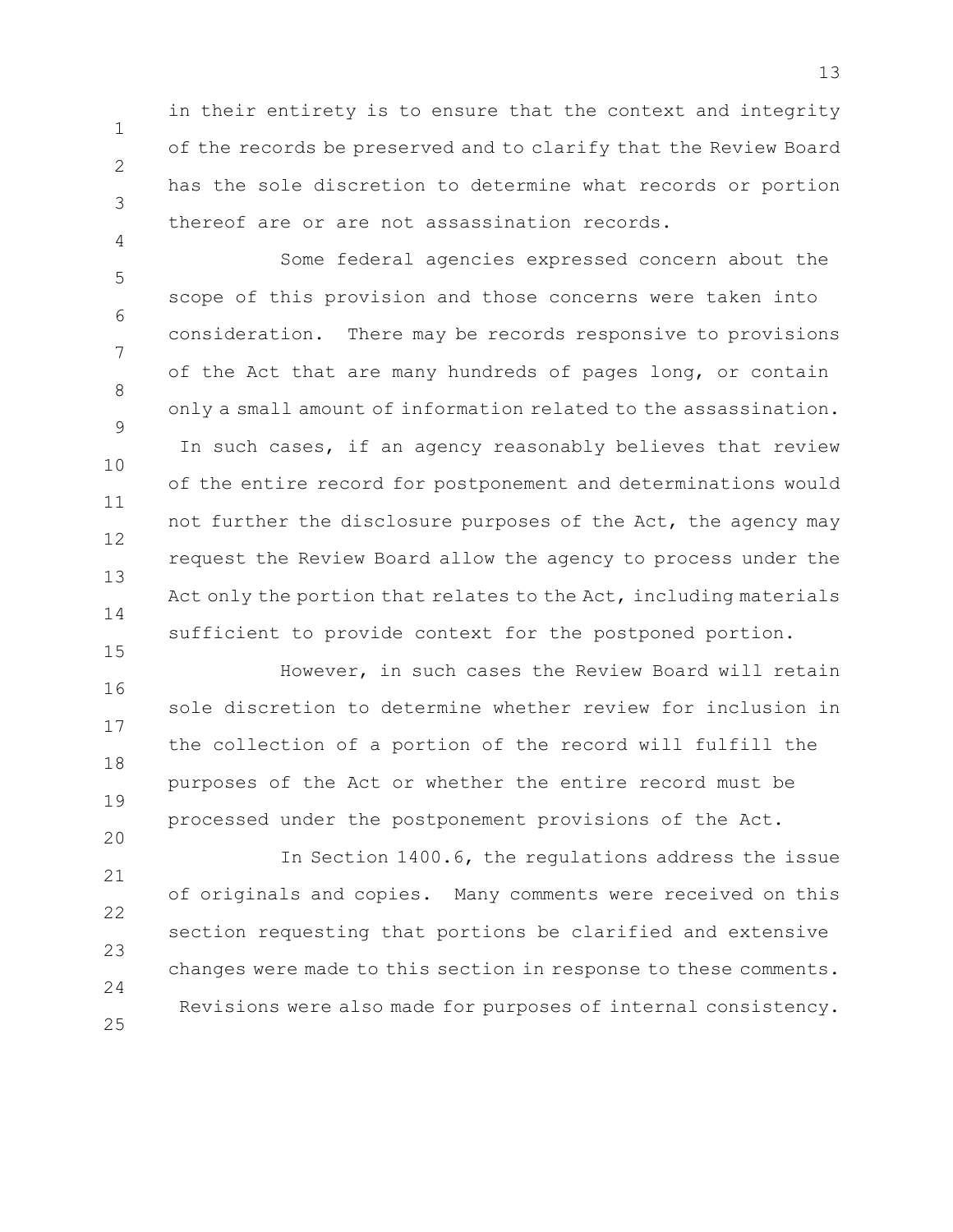1 2 3 4 5 6 7 The intent in this section is to express a strong preference for including original materials and original records in the JFK assassination records collection, but also an understanding that for a variety of reasons there may be situations where a copy instead of the original of an assassination record may be more appropriate for inclusion in the collection.

8 9 10 11 Incorporated in this version is language that is responsive to comments made particularly by the National Archives, requesting clarification that record copies of federal agency records may be included in the collection.

12 13 14 15 16 17 In response to other comments from the National Archives, revisions were also made to take into consideration the important issue of preservation, especially given that many of the records at issue are over three decades old. In this respect, the regulations treat records in various media in a means appropriate to the unique characteristics of that medium.

18 19 20 21 22 23  $24$ 25 In Section 1400.7, which provides additional guidance, the Review Board received a variety of comments on this section, which is intended, as I said, to provide additional guidance for implementation of the Act. All of the comments on this section were carefully considered and, except where the comments appear to duplicate what was covered in this section already or was addressed elsewhere, the section was revised to reflect many of the suggested changes and to add clarity.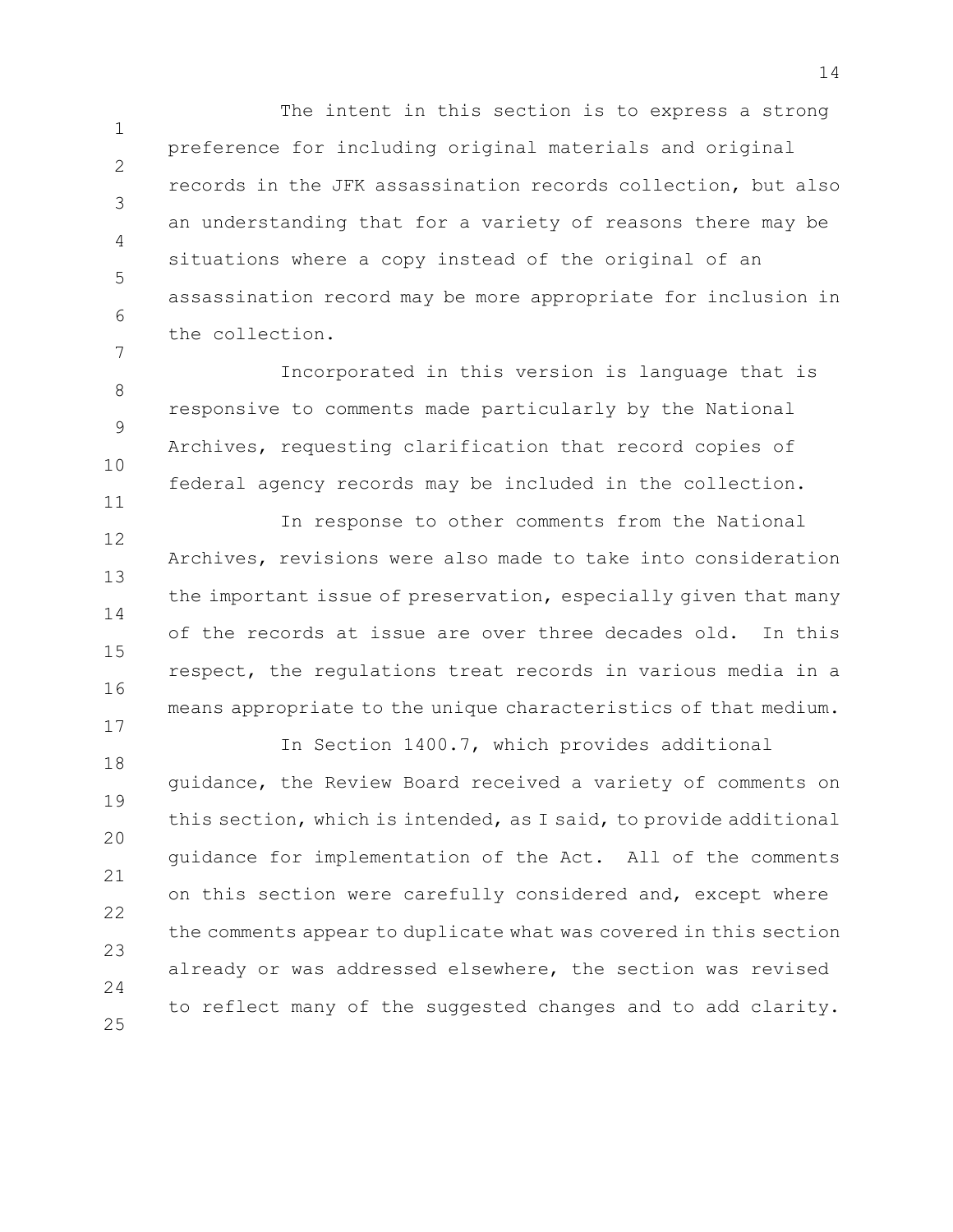1 2 3 4 5 6 7 8 9 For example, subparagraph (d) as it appeared in the proposed regulations, has been broken into three subparagraphs, new subparagraph  $(d)$ , (e) and  $(f)$ , to eliminate potential confusion and add clarity. The intent of these subparagraphs is to make clear that all files in an individual event or activity are to be made available to the Review Board, regardless of the labels on the files where they may be found, or whether the records reflect the individual events or activity's true name or identifier.

10 11 12 13 14 As I stated earlier regarding Section 1400.4, subparagraphs (b) and (c) of 1400.7 were included in the proposed regulations and retained here in order to address concerns expressed by the National Archives regarding the inclusion of artifacts and the scope of materials deemed assassination records.

16 17 18 19 20 21 These subparagraphs are intended to make it clear that the Act establishes unique standards as to the records to be included in the collection. By including artifacts as a type of assassination record, the Review Board seeks to fulfill its mandate from Congress to assemble all materials reasonably related to the assassination in the collection.

15

22 23 24 25 It is not intended that the inclusion of artifacts here for purposes of implementing the Act should be construed to affect the implementation of other records collections. Subparagraph (c) is intended to insure that all artifacts in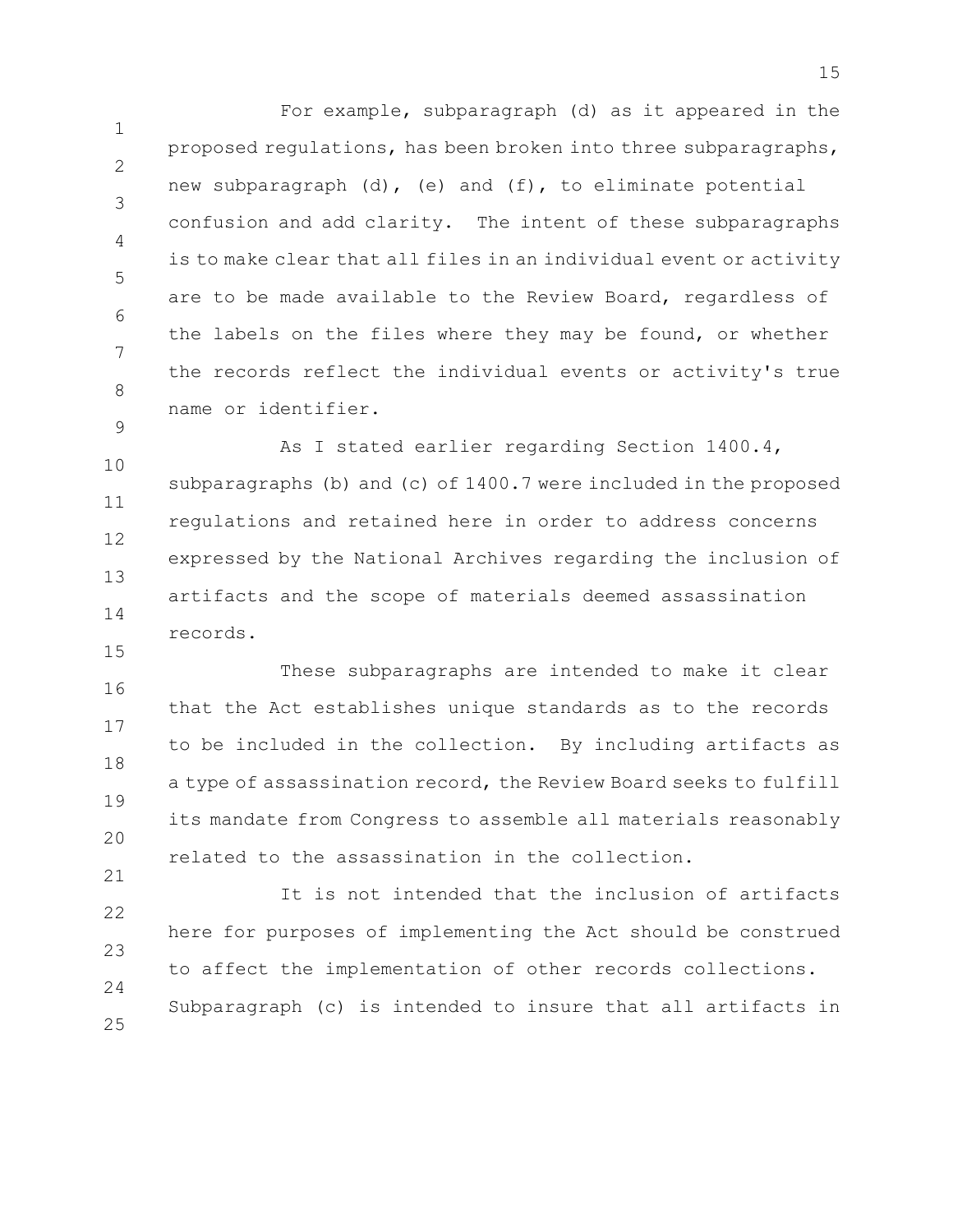1 2 the collection are preserved for posterity and that public access be provided to those artifacts in a manner consistent with their preservation.

3

15

4 5 6 In this regard, the National Archives should be encouraged to set out in writing the terms and conditions under which access to such material may be allowed.

7 8 9 10 11 12 13 14 Finally, as to Section 1400.8, now called "Notice of Assassination records determination." The comments received on this section as it appeared in the proposed interpretive regulations indicated a great deal of confusion as to the intent and operation of the mechanism that is established in this section. For this reason, the original term "catalog of assassination records," which appeared in the proposed regulations, was replaced and this section substantially redrafted.

16 17 18 19 20 21 In the discussion draft version, the term "notice of assassination record determination" was substituted for prior references to a catalog. This mechanism is not intended as a mechanism to list all assassination records. The records identified by federal agencies in the review of their own records will not, for example, be listed.

22 23  $24$ 25 Nor is it intended to replace the database and finding aids that have been compiled by agencies at NARA's direction, as required by Congress. Rather, this notice of assassination record determination is intended to document the Review Board's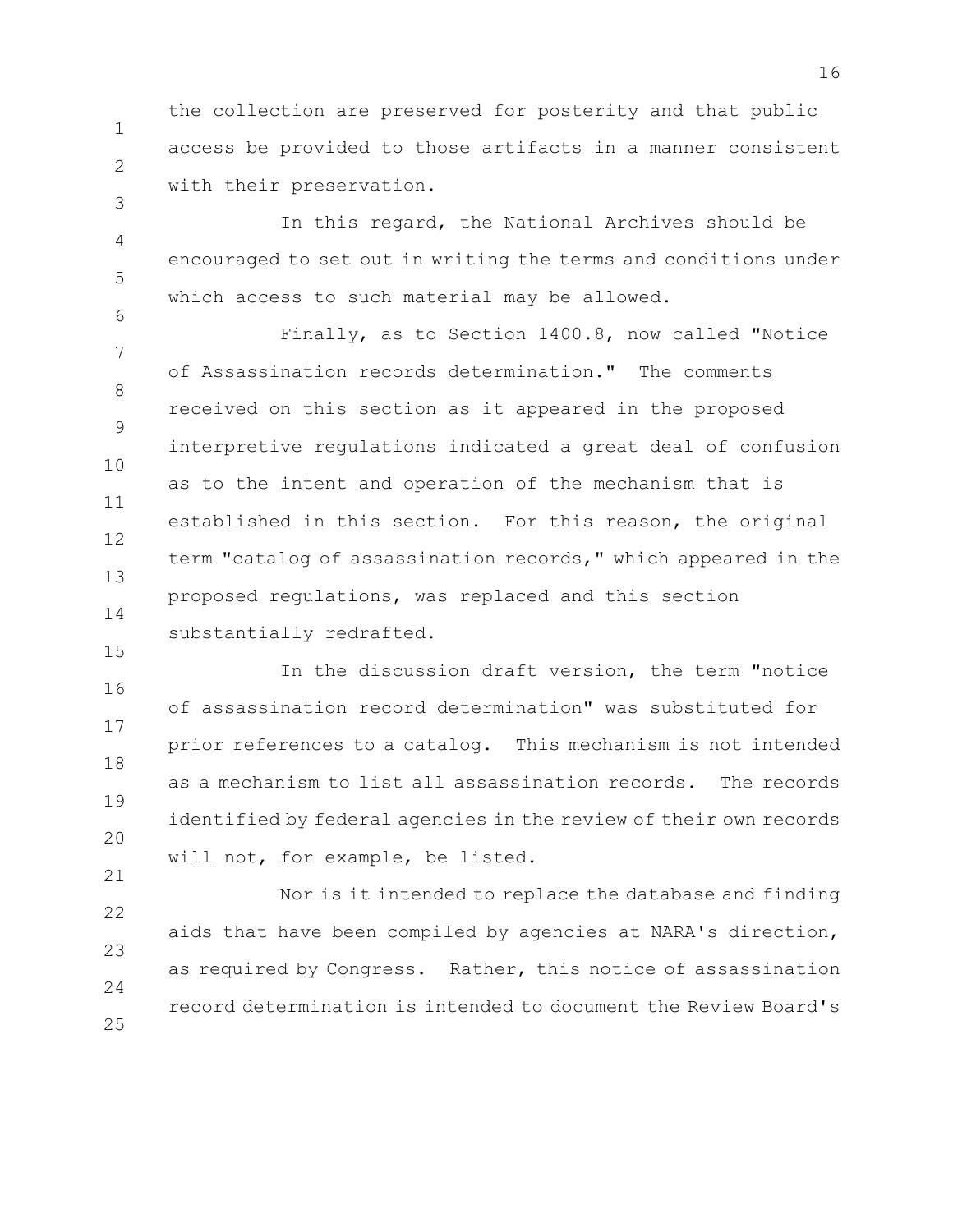1 2 3 4 5 6 7 8 9 ongoing determinations, that in addition to records explicitly enumerated in the Act as assassination records, or identified by federal agencies in the searches they undertook in the future pursuant to the Act, certain other records are also assassination records and are to be included in the collection. This is a summary of the changes that were made to the proposed interpretive regulations that were published in February and I'd be happy to answer any questions you may have. CHAIRMAN TUNHEIM: Thank you, Ms. Walter, and thank

10 11 for all the staff that worked so hard on these regulations. Questions that Board members have for Sheryl. Go

ahead.

12

18

21

22

23

13 14 15 16 17 MR. JOYCE: Ms. Walter, for the final section that was headed, you correctly observed that this section is added to help in the enumeration of assassination records and those identified in searches undertook by other investigations, certain other records are also assassination records and ought to be included.

19 20 Could you give us a little bit more information about what certain other records might be entailed and what led to that formulation?

MS. WALTER: In 1400.8?

MR. JOYCE: Right.

24 25 MS. WALTER: The mechanism is intended to provide public notice of the vast variety of records that may be out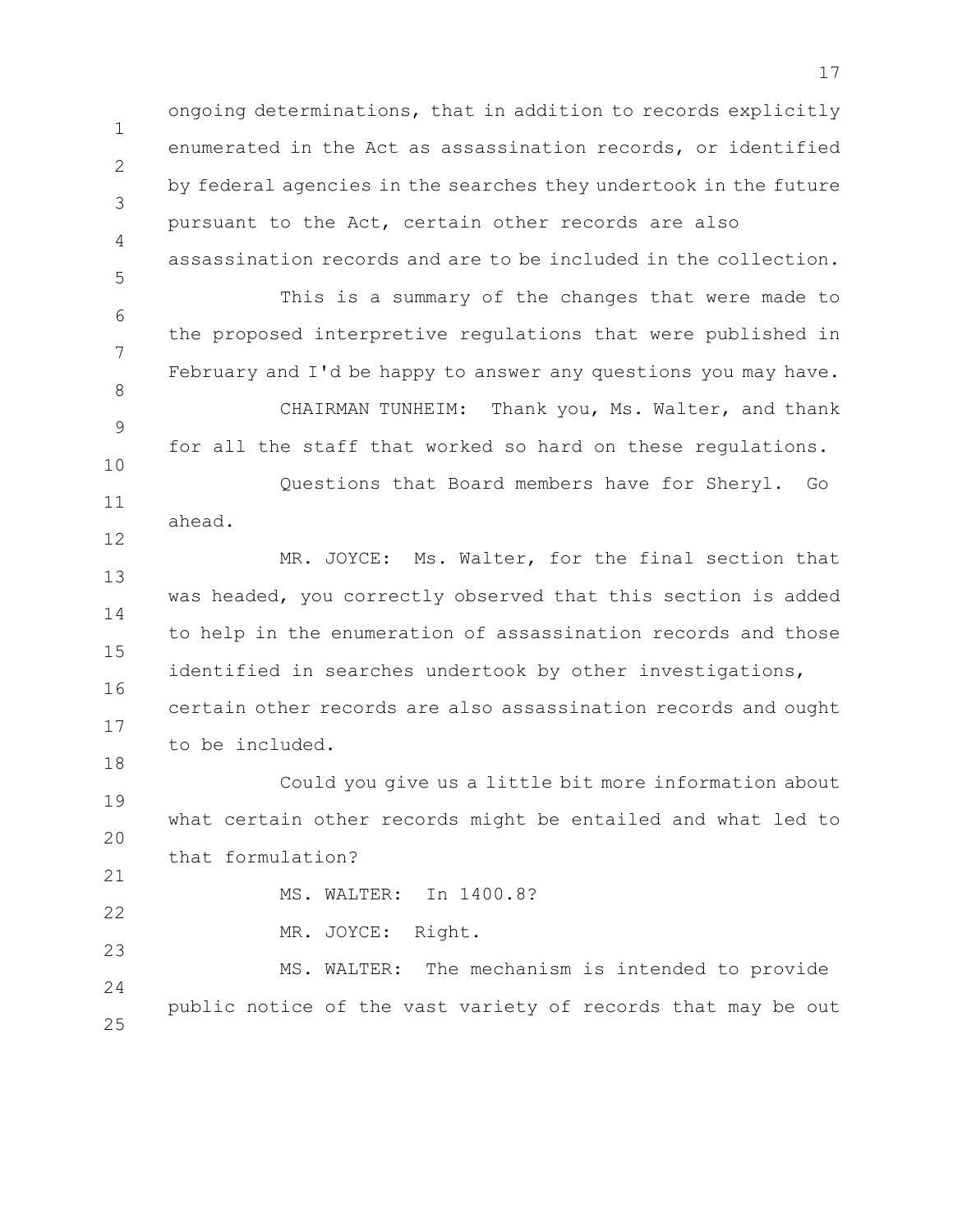2 3 5 in the public domain in various capacities, as well as to identify records in agencies that may not have been identified by an agency as an assassination record and this will be an ongoing process with the staff and with the agencies. But it will also include records that may be in private hands as well.

6 7 MR. JOYCE: So this is a mechanism by which we can identify records in private hands?

MS. WALTER: Exactly.

1

4

8

19

9 10 11 12 MS. NELSON: I wonder if for the purpose of clarification you'd go back over why the term "record copies" was inserted and I think the original documents, and now it's record copies.

13 14 15 16 17 18 MS. WALTER: Certainly. The comments that were received by the National Archives on this score brought the point that was not really addressed in the proposed interpretive regulations and that is that it's often a practice in many federal agencies that a copy of an original document is included and used in agency files as the record copy, as the copy that the agency treats as its --

20 MS. NELSON: That's the federal record.

21 22 23  $24$ 25 MS. WALTER: That that's the federal record, exactly. And in some cases it may be that the original no longer exists. There is, of course, in Section 1400.6 a strong preference for originals, but especially when you're talking about documents that are over 30 years old, it may be difficult or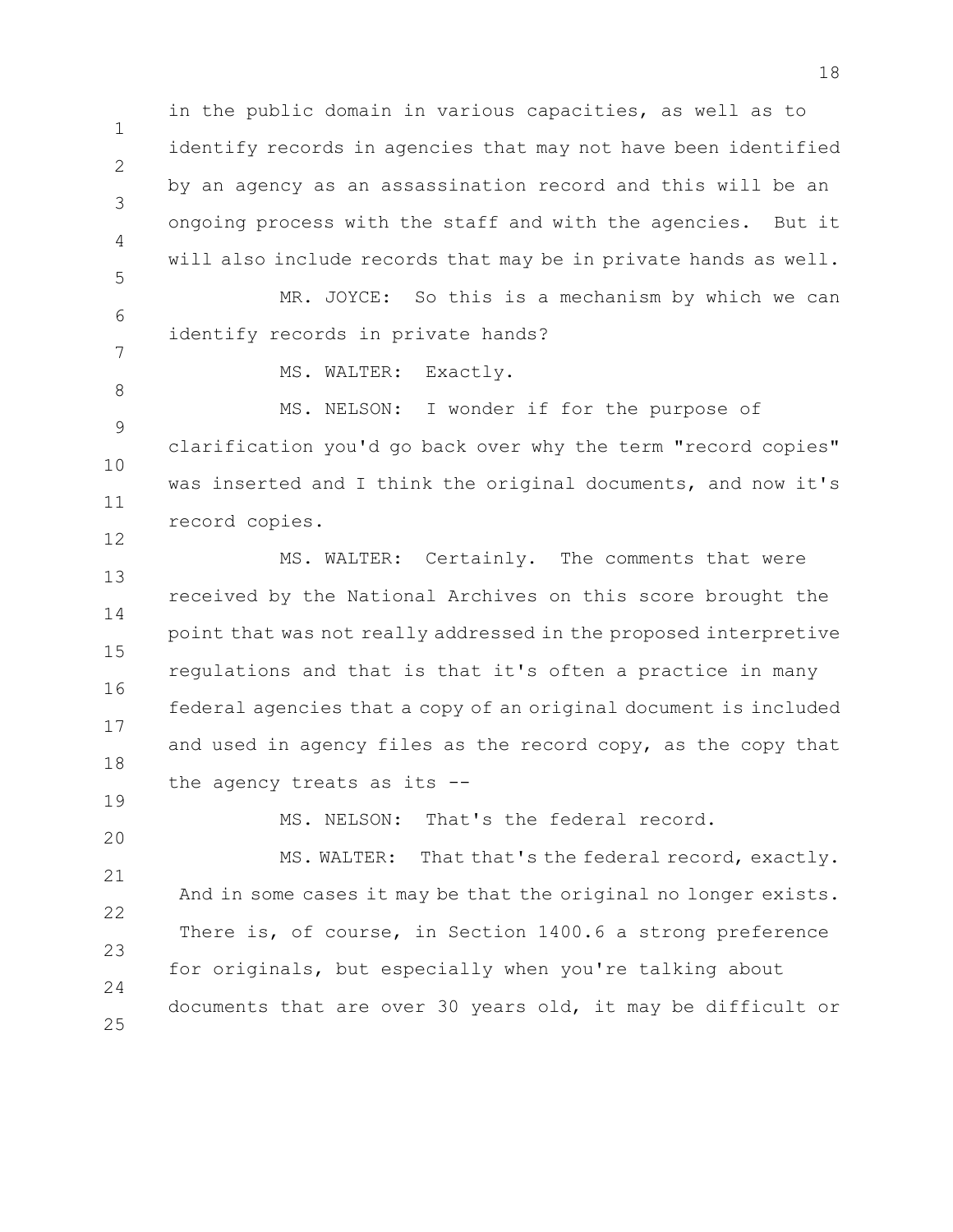impossible to find that original.

1

7

13

21

 $\mathfrak{D}$ 3 4 5 6 Especially in cases where that copy is treated and has been treated by the agency as the record copy that it used to do business, it seemed to make sense and the National Archives point seemed very logical and sensible, that that also be something that could be included in the collection.

CHAIRMAN TUNHEIM: Further questions? Go ahead.

8 9 10 11 12 MR. JOYCE: One clarification. In terms of records in electronic or other formats that may have to be retransferred because of the passage of time, the obsolescence of operating software and equipment and things of that nature, would that also apply to record copy or would that change its designation altogether?

14 15 16 17 18 19 20 MS. WALTER: That provision is specifically included because of the, as you've noted, the uniqueness of a particular medium, especially in the electronic medium. And if a particular disk, for example, say in WordPerfect format, which may go out of existence, who knows, was the record copy, it could be reformatted into some medium that would be useful and is the type of medium that is used by the National Archives in the future.

22 23 24 25 MR. JOYCE: So it need not be a copy in the way in which we normally think of one? That is to say, a photographic or a photocopy, but rather could be something entirely reformatted?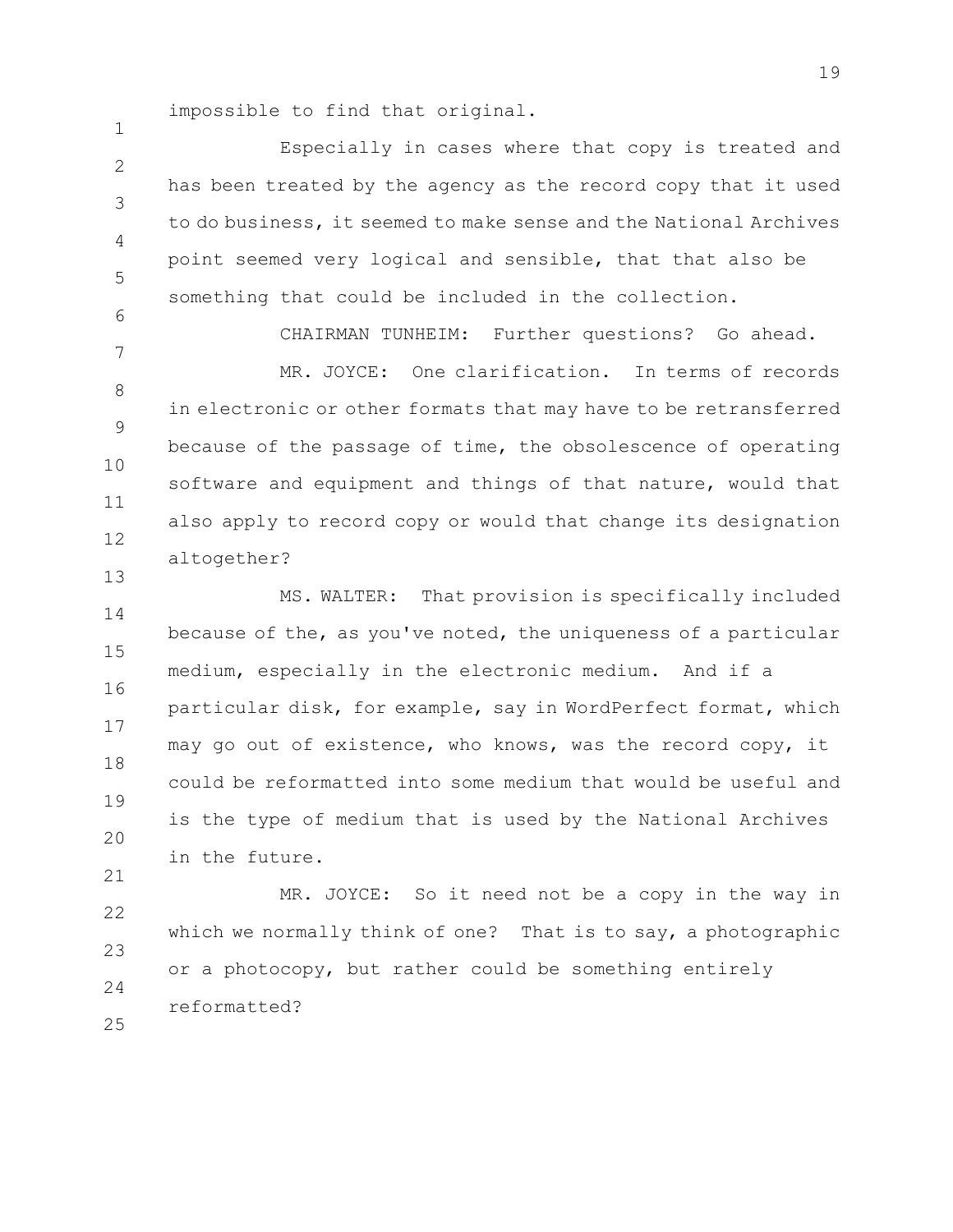1 2 3 4 5 MS. WALTER: If appropriate to the medium. For example, to use a hypothetical, a videotape that might be in VHS format. If that became obsolete in 20 years, you could transfer that into a different format, if it was appropriate for that medium. Which is not to say that you would necessarily get rid of the original.

7 8 9 10 11 12 CHAIRMAN TUNHEIM: I have a question relative to 1400.7, subdivision (c), with respect to artifacts, and obviously recognizing that the statute itself requires broad public access to materials relative to the assassination. Do you believe that this provision will adequately assure public access to artifacts relating to the assassination?

6

13 14 15 16 17 18 MS. WALTER: I believe that it will. There are a variety of ways in which access can be provided and in the past the National Archives, especially recently, has instituted terms and conditions that both preserve the integrity of the artifacts but also allow, based on the particular research needs of the researcher, accessing various types of ways.

19 20 So this section I believe will in fact promote access as opposed to limiting it in the future.

21 22 23 CHAIRMAN TUNHEIM: Could you foresee any conditions under which the National Archives could totally deny access to artifacts under this provision?

 $24$ 25 MS. WALTER: Under this, no. I don't believe that that would be within the letter or spirit of the law. What's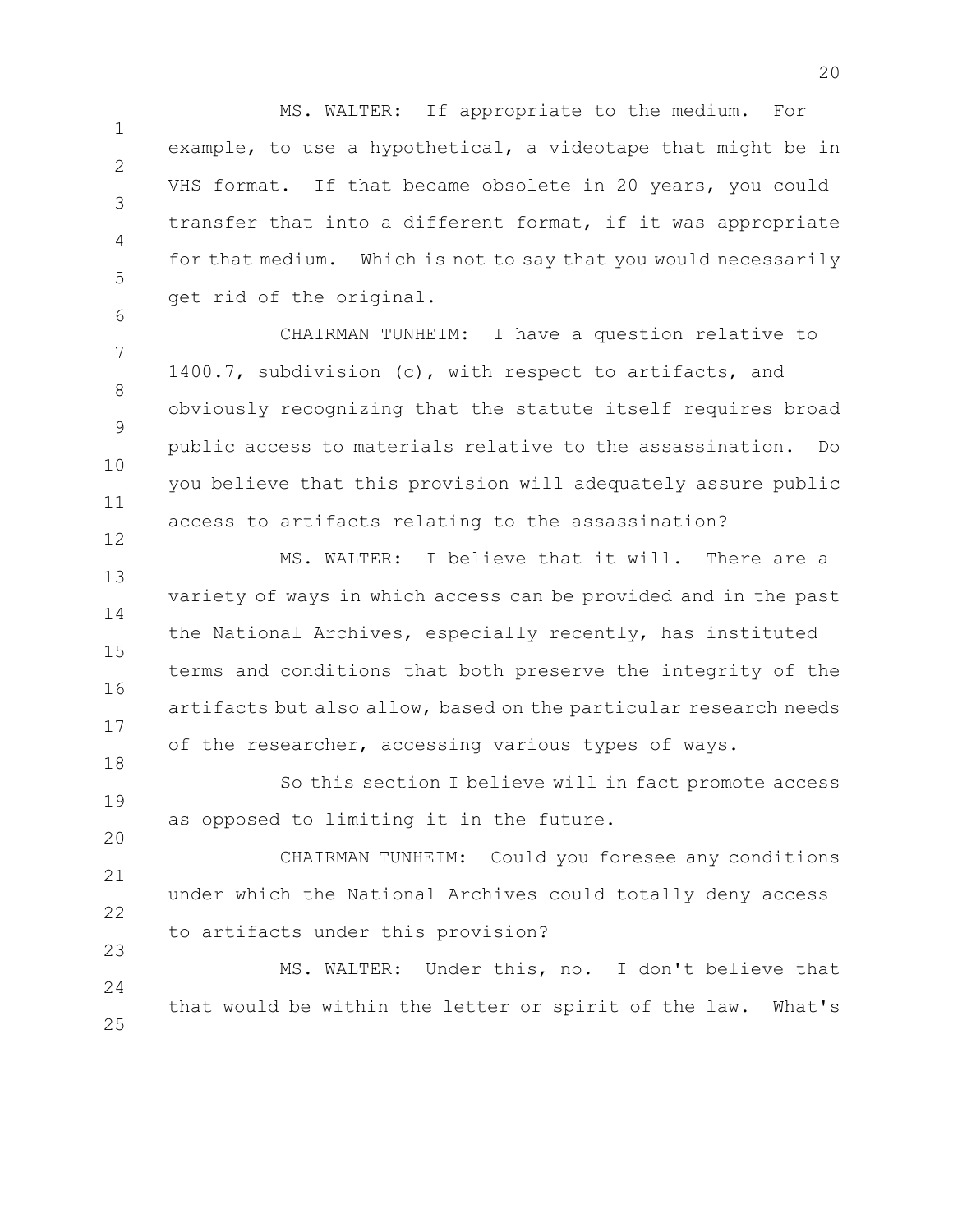intended here is that the National Archives can use its professional judgment to ensure that these things are preserved, and I think it would be contrary to the spirit of what Congress intended that access would ever be totally denied.

1

2

3

4

22

5 6 7 8 9 10 11 12 13 CHAIRMAN TUNHEIM: Other questions? Go ahead. MR. HALL: Ms. Walter, we're going to have a supplementary statement that goes along with this definition, and under 1400.1, dealing with the scope of assassination record, there is provided in that supplementary information a discussion not only about this change that may have led to one now reasonably related, but also a discussion of the relationship of the "reasonably related to" existing theories, particular theories of the assassination of President Kennedy. Could you amplify a little for us the thinking that

14 15 went into the writing of that particular paragraph?

16 17 18 19 20 21 MS. WALTER: That language is intended to indicate that, although particular theories related to the assassination are certainly things that inform the Board's work, that the Board's primary purpose as created by Congress and is explicit both in terms of the statute and the legislative history, is to identify and release records, not to investigate the assassination.

23  $24$ 25 So the "reasonably related to" language is intended to make it clear that it's in the search for and the release of records, not in the search for and release of information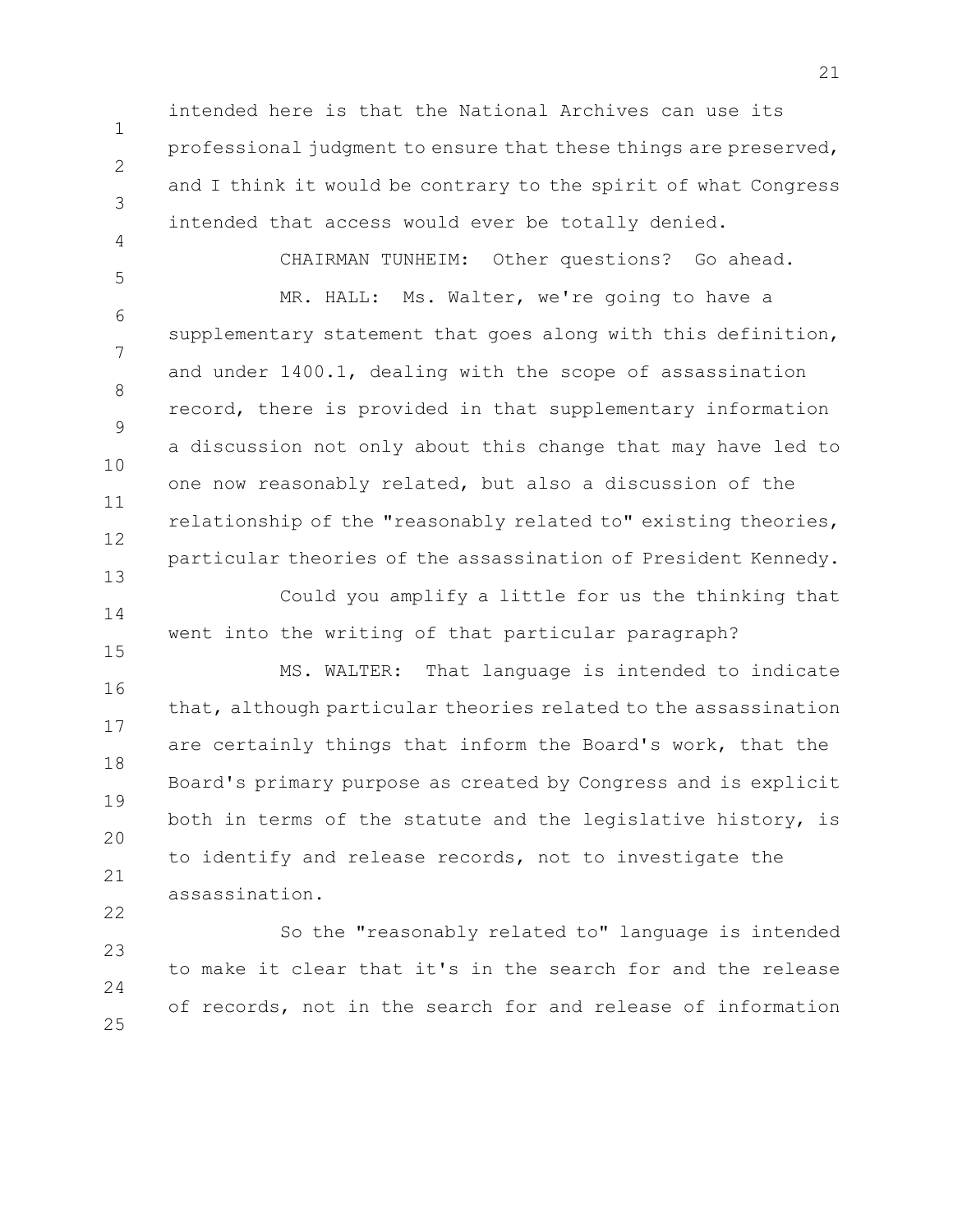1 2 related to any particular theories. So of course those theories will inform the Board's work, that is the main focus of the Board's tenure.

3 4

10

17

MR. HALL: Thank you.

5 6 7 8 9 CHAIRMAN TUNHEIM: Before we go forward, I think we're not going to take any additional public testimony today. We have held two public hearings on the draft regulation and have also had the comment period, and we have a significant number of responses to that request, significant number of written responses and testimony at our previous hearings.

11 12 13 14 15 16 I just want to indicate that I appreciate certainly all of you in the audience today who have participated in this effort. We really have drawn upon your comments and your suggestions extensively, as you can see by the new draft that we're now considering today, and I just want to express my thanks for your help in fashioning a workable set of guidance for what an assassination record is.

18 19 20 21 22 23  $24$ 25 I think we'll go ahead and move the adoption and then have Board discussion on the draft. I want to point out that Board member Henry Graff could not be in attendance today because of a conflict, and he has indicated, and let me just read this into the record. This is a letter dated May 1, 1995, to John R. Tunheim, Chairman, Assassination Records Review Board, from Henry F. Graff. "I herewith give you my proxy to vote in favor of final interpretive regulations (as contained in the draft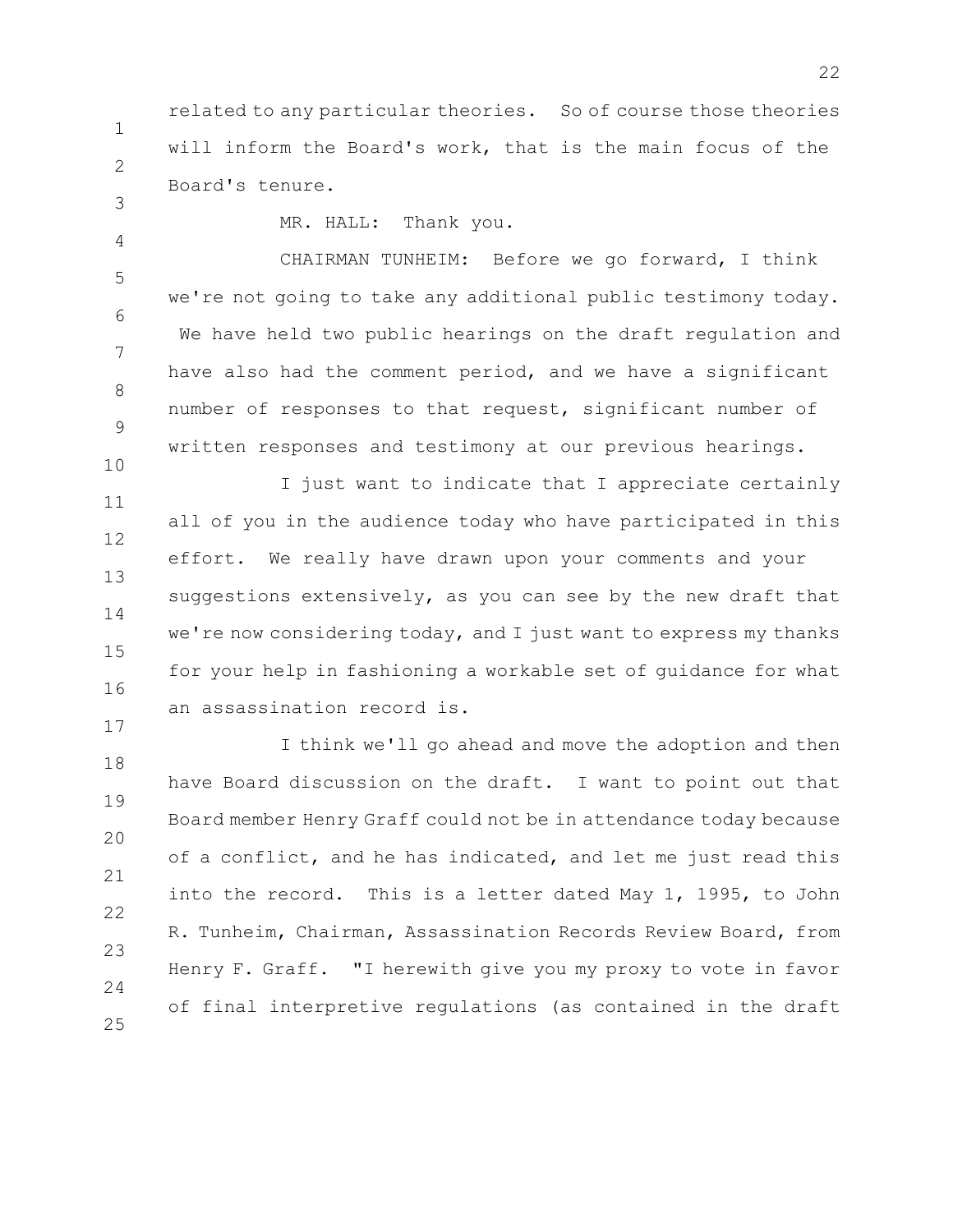of 26 April 1995)," which is the draft that Mr. Graff reviewed, "for the implementation of the Kennedy Assassination Records Collection Act of 1992. I take into account that as a result of the Board's discussions, minor changes may yet be made in the draft." That's in the record.

6 7 8 MS. WALTER: Mr. Chairman, could I just add also that the April 26 draft is identical to the May 3rd discussion draft. CHAIRMAN TUNHEIM: Thank you for clarifying that. Is there a motion to approve?

10 11 12 13 14 15 MS. WALTER: Yes, Mr. Chairman. I move that the interpretive regulations as contained in the discussion, today in the discussion draft today, be adopted by the Review Board, as final interpretive regulations for the guidance and in order to implement the Assassination Records Collection Act of 1992. CHAIRMAN TUNHEIM: Is there a second to the motion to approve the final interpretive regulation?

MS. NELSON: Yes.

MR. JOYCE: Seconded.

19 20 21 22 CHAIRMAN TUNHEIM: Moved and seconded. The floor is now open for discussion on the part of Board members. Any discussion? Let's move to a vote on the motion that's on the floor, recognizing that Mr. Graff has indicated his proxy.

23  $24$ All those in favor of the motion to approve the final draft interpretive regulations, please say aye.

[Chorus of ayes.]

25

1

2

3

4

5

9

16

17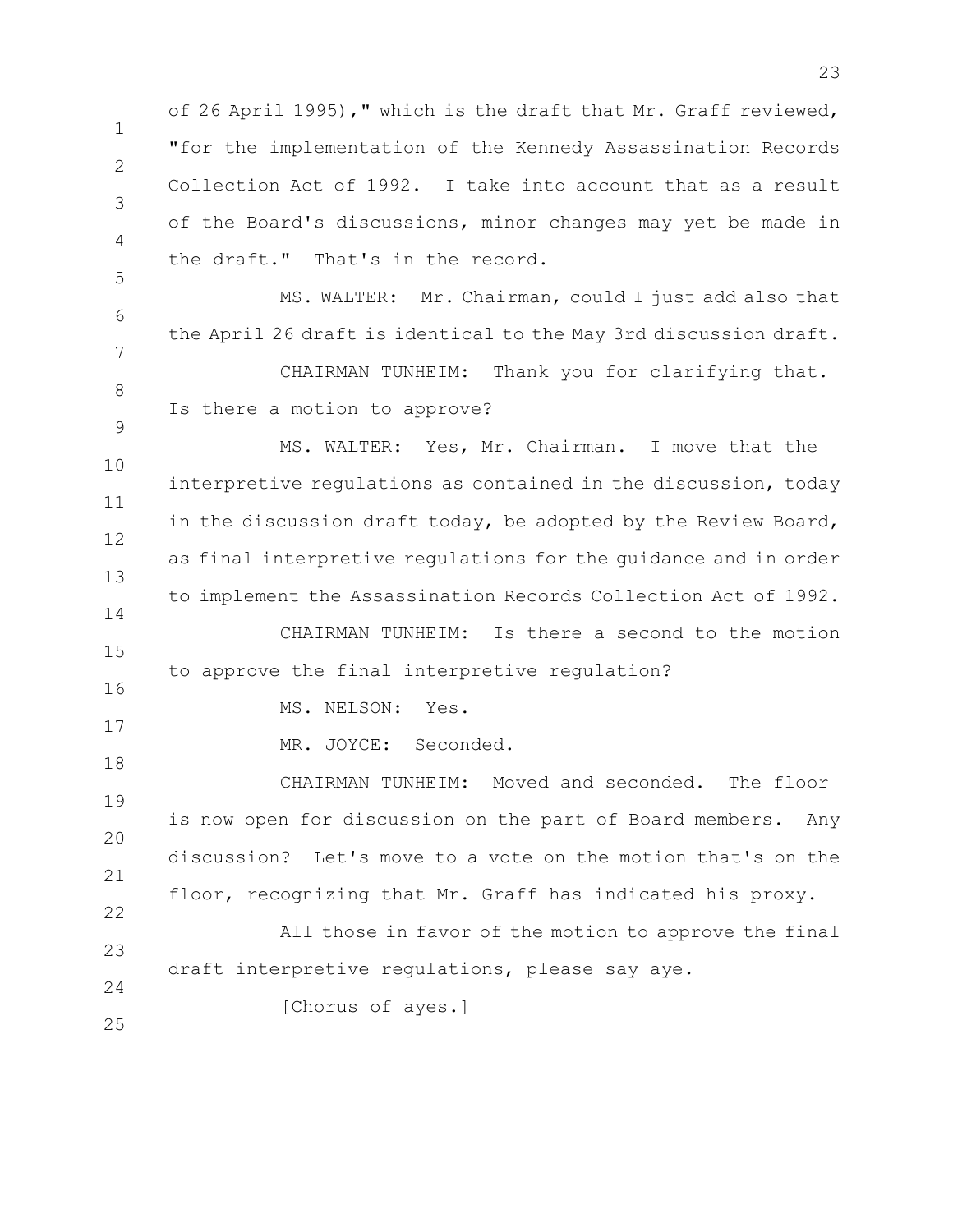CHAIRMAN TUNHEIM: Opposed.

 $\mathfrak{D}$ [No response.]

1

16

3 4 CHAIRMAN TUNHEIM: It's carried by a five to zero vote.

5 6 7 8 9 10 11 12 Thank you, Ms. Walter, for all of your assistance. We are going to move now to what has been a regular feature of our public meetings, and that is a brief update on changes that have occurred since we last met to the collection at the National Archives. Steve Tilley is not with us today. He typically makes that report. Mary Ronan from the National Archives is here and we would welcome her forward to give us a report on the status of the collection. Welcome, Mary.

13 14 15 MS. RONAN: Thank you, Mr. Chairman, Board members. I appreciate the opportunity to read this to you, and apologize for Mr. Tilley who was, like Mr. Graff, unavoidably detained some place else.

I'm reading to you the statement of Steve Tilley.

17 18 19 20 Thank you for the opportunity to update the Board on the status of the JFK collection. I apologize for being unable to appear before the Board in person.

21 22 23 24 25 At the Board's last public hearing in Washington on March 7th, I discussed the pending transfer of additional records by the FBI. These records were investigative files regarding organized crime figure Sam Giancana and Gus Alex, and assassination-related documentations from the SOLO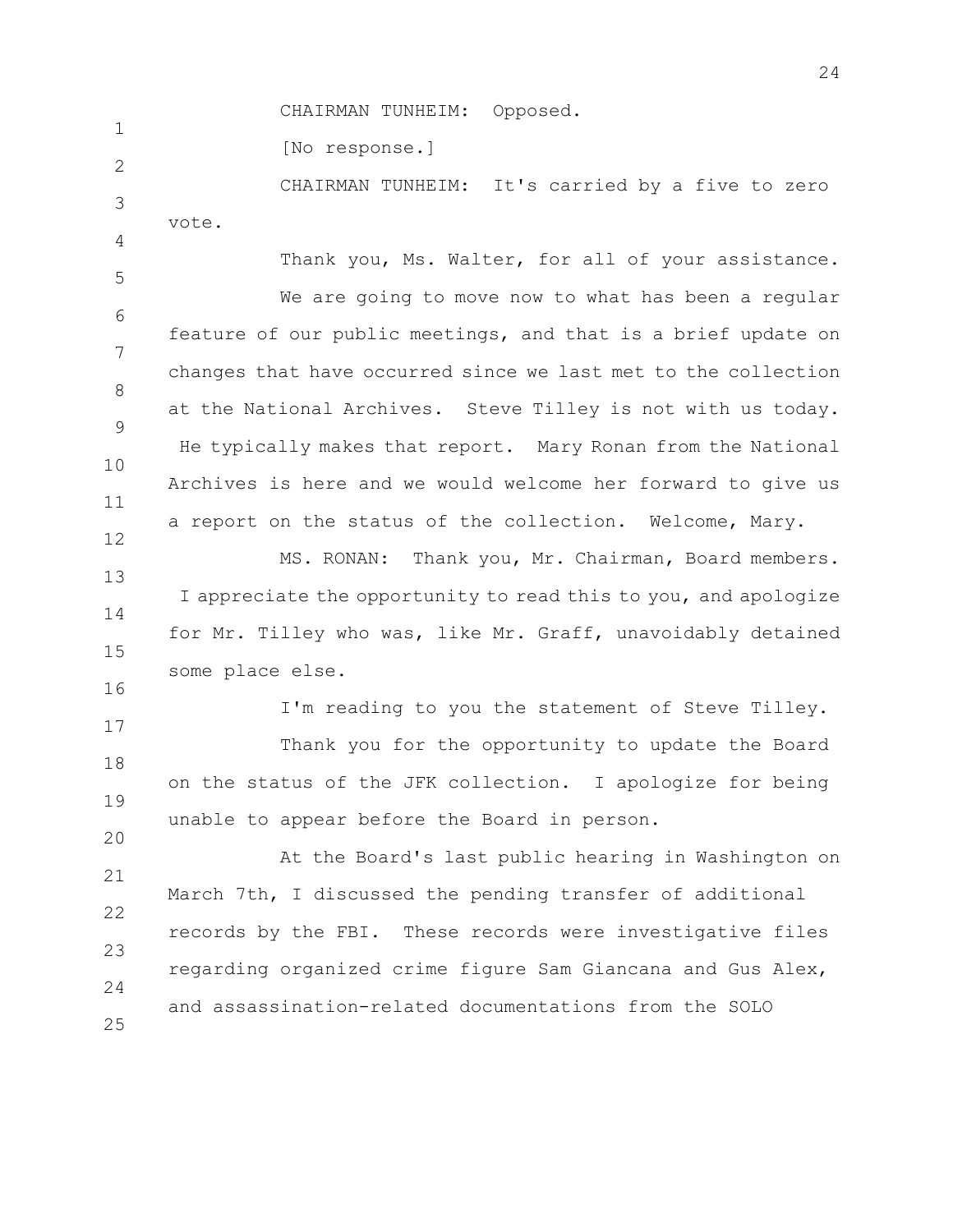operation, the investigation that focused on activities of the Community Party of the United States. The records were released to the public on March 30th and this release received a great deal of media attention.

1

2

3

4

21

5 6 7 8 9 At the last hearing I told you that we had added the first data disks received from the CIA to our master system but had not completed the work necessary to transfer the data to the reference system. I am now able to report that this data is in the reference system and fully searchable as of today.

10 11 12 13 14 15 16 17 18 19 20 As I mentioned on March 7, these data disks contain information on the portion of the Lee Harvey Oswald 201 Personality File that was transferred to NARA in August 1993 for the opening of the Collection. We have also added data disks received from the House permanent subcommittee on intelligence for the records of the Pike Committee and data disks for the Navy's Bureau of Medicine and Surgery. The addition of this information to the database has raised the number of record identification forms in the database to just over 117,000. We have also updated the printed subject listing for the database. It is available in the research room at Archives 2 in College Park.

22 23 24 25 On March 7 I told the Board that the CIA had transferred notes taken by members of the HSCA staff as those individuals reviewed CIA records during the course of the HSCA's investigation. The CIA has reviewed these documents and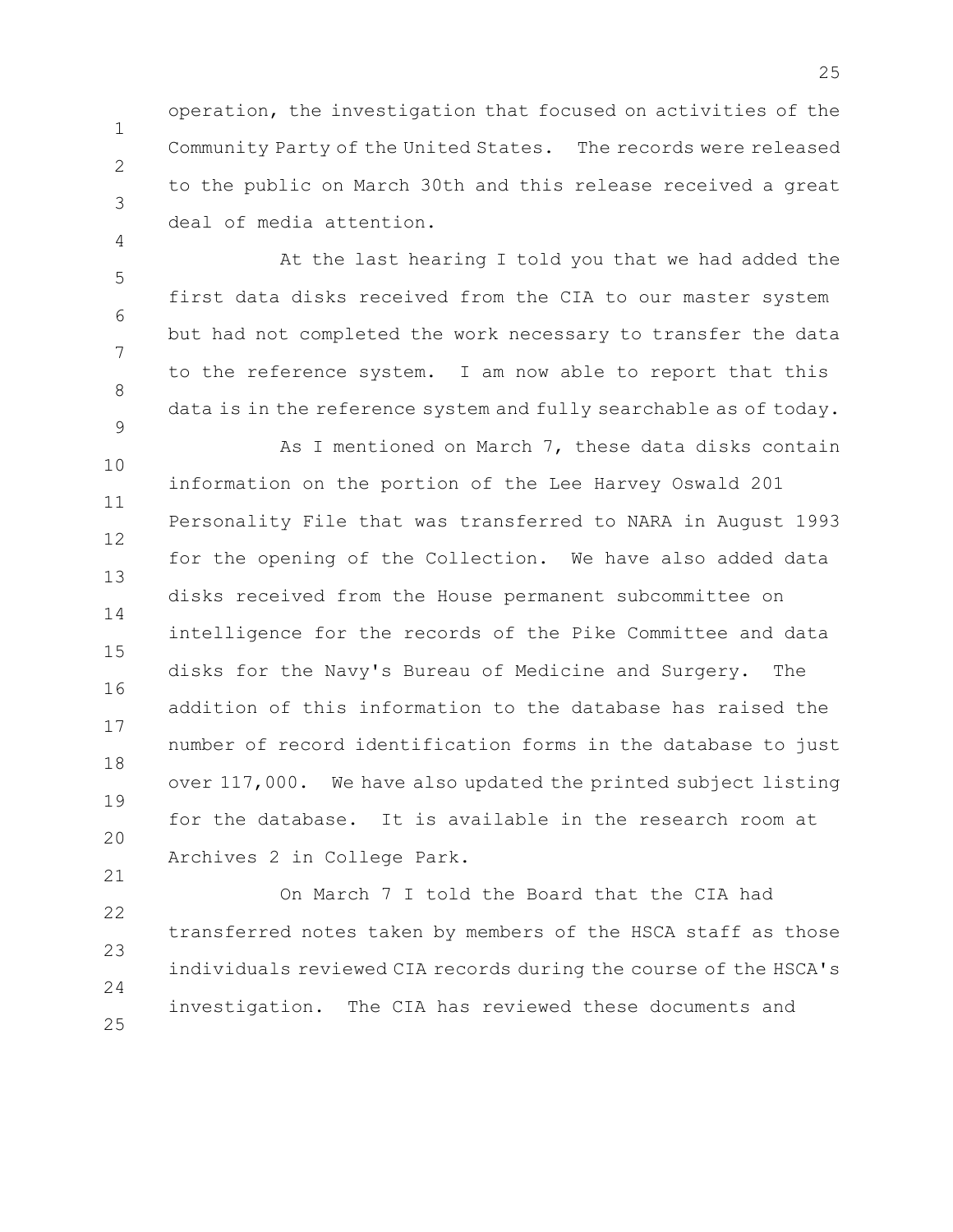provided NARA with recommendations on postponing information contained in these documents.

3 4 5 6 7 I would like to remind the Board that the ultimate authority for disclosure of these documents lies with NARA acting as the agent of the House of Representatives. We are also responsible for entering the data from these records in the database.

8 9 10 11 12 I must inform the Board that we have not yet begun the data entry on these documents. After discussion with the staff of our Center for Legislative Archives, it was determined that the staff of the Center would first complete the processing of other pending records before beginning the review of the staff notes.

14 15 16 17 18 The current status of these issues is as follows. First, non-federal police department records have been referred to the departments for review. The referrals were sent by registered mail and signed receipts were received for each letter sent, so we know the packages were received by the addressees.

20 21 22 23 24 So far we have received one reply from the Ft. Lauderdale, Florida Police Department, which recommended that one lengthy report be released in full. They referred several other documents to the Dade County Police Department for further review.

Second, I wrote to the California State Archives

25

1

2

13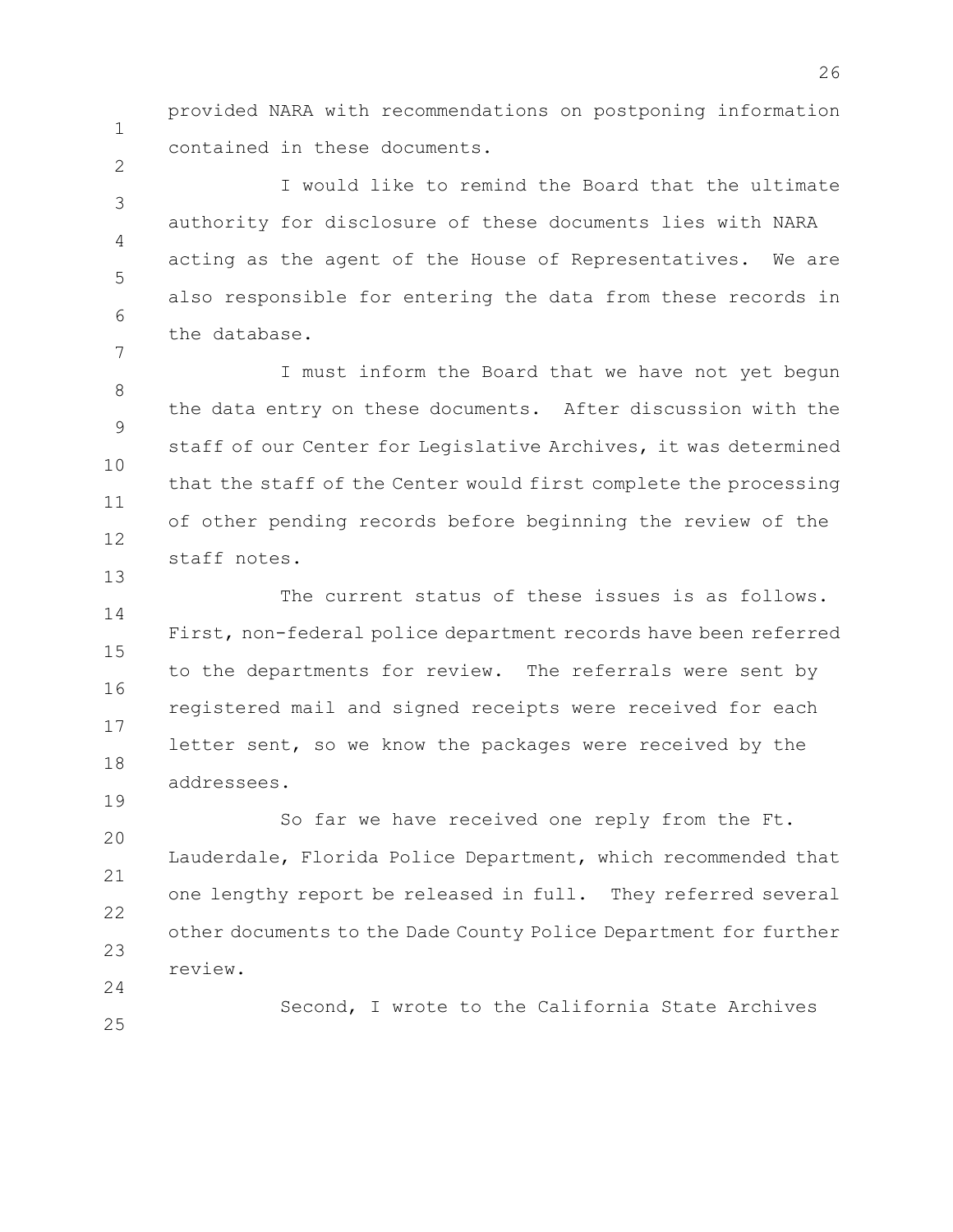concerning the autopsy records, including state grand jury records relating to Robert F. Kennedy. I have not received a reply to my letter.

1

2

3

10

16

20

4 5 6 7 8 9 Third, we have completed the review of most of the more than 600 tape recordings among the records of the HSCA. Last week a set of 33 additional tape recordings was transferred to our Motion Picture, Sound, and Video Branch for researcher use. Other tape recordings have been referred to the CIA for review and we have not yet received a reply from the CIA on these tapes.

11 12 13 14 15 We have identified approximately 75 tape recordings that may need review by other agencies. The CIA has agreed to send staff to the downtown building to conduct an initial review there. Once the CIA review is completed, we will contact other agencies as necessary or provide reference copies for researcher use if no further review is required.

17 18 19 We have approximately 15 tape recordings which still require some preservation work before we can begin reviewing for release. When the preservation work is completed, we will begin the normal review process.

21 22 23  $24$ 25 Finally, we are prepared to begin the review of a small set of documents, approximately a box and a half of records, that were set aside during the initial review of the HSCA records. Many of these documents present difficult disclosure decisions that relate to questions of personal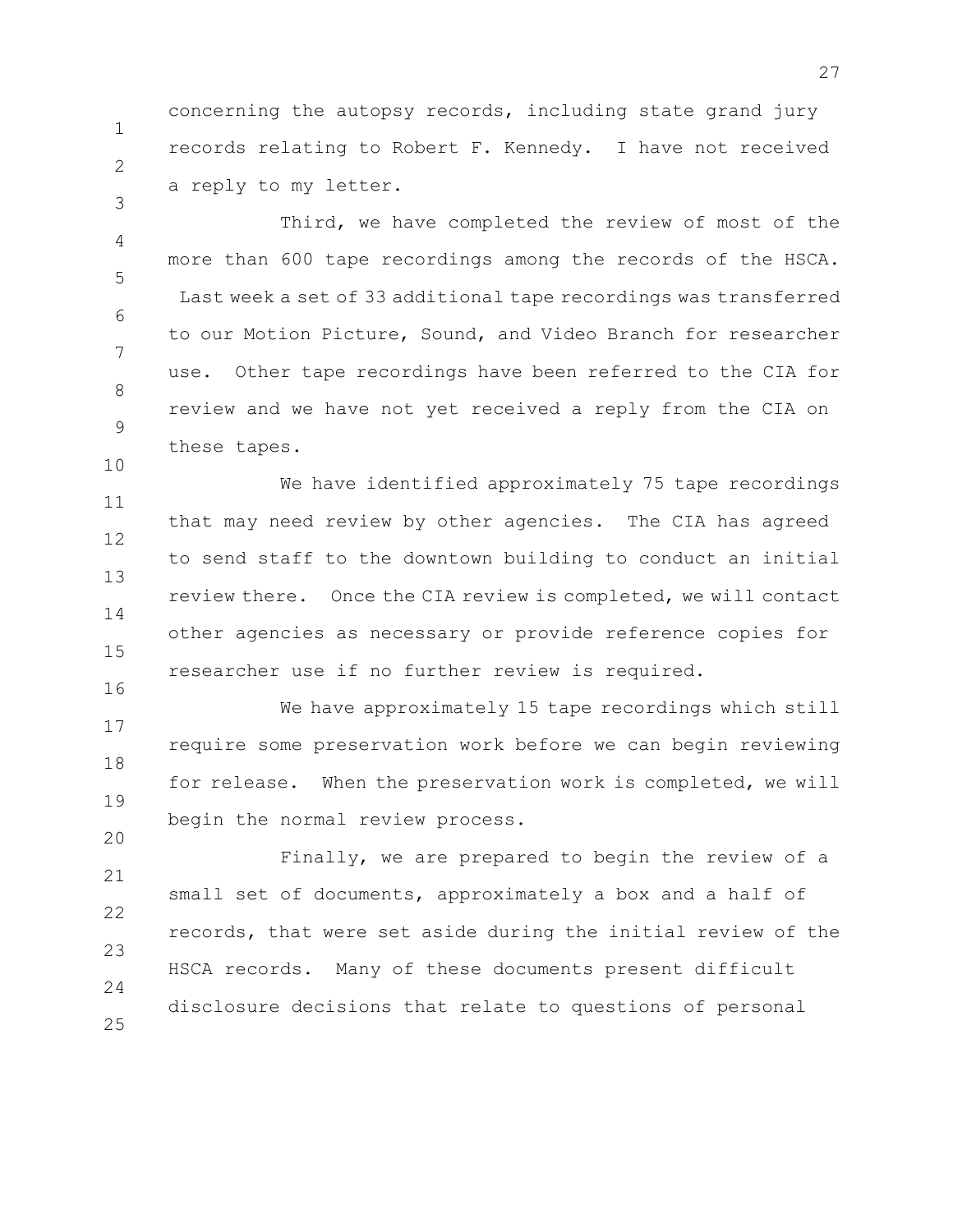privacy, including medical information, information concerning the involvement of David Ferrie with named juveniles, and interviews with witnesses that may be subject to explicit confidentiality agreements.

1

2

3

4

20

5 6 7 8 9 10 There are also copies of tax returns of members of the Ruby family. While the statute excludes tax return information from the Collection, the Internal Revenue Service has indicated that these documents may be subject to disclosure if the copies among the records of the HSCA differ in some manner from the official copies among the records of the IRS.

11 12 13 A meeting with a representative of the IRS will take place soon. Once the review of these documents are completed, we will begin the review and data entry of the HSCA staff notes.

14 15 16 17 18 19 I am happy to report some progress on the processing of the records of the Rockefeller Commission by the staff of the Ford Library. The staff of the Library told me last week that they have 147 documents, for a total of 738 pages, ready for referral to a number of agencies, including the FBI, the Department of Defense and State. These referrals will go out this week.

21 22 23  $24$ 25 The Library has been in contact with the CIS since the visit of the review team last November and has sent copies of documents to the CIA for review. Once the referral to the other agencies is completed, the staff will begin copying the records of the commission opened by the CIA in November and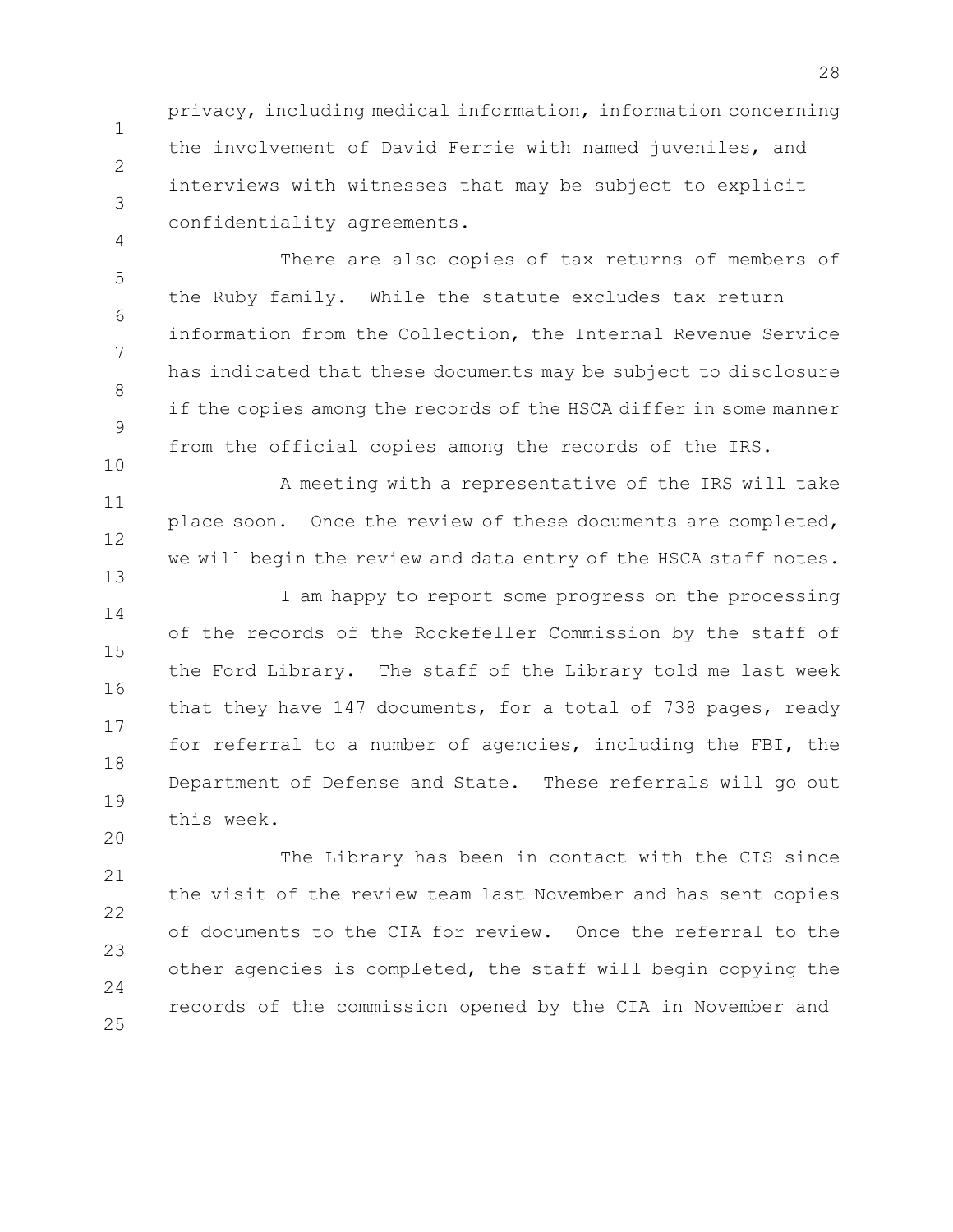add them to the collection.

1

8

11

16

18

 $\mathcal{P}$ 3 4 5 6 7 Finally, the review of withheld FBI documents among the records of the Warren Commission and other agencies in our custody has slowed considerably. We hope this process can resume shortly to prevent the necessity of copying the remaining documents that require review. Let me point out again that these documents are copies of records which the FBI has already reviewed in its own files.

9 10 This completes my statement on the status of the Collection. I will be pleased to provide responses to any questions the Board may have at the earliest opportunity.

12 13 CHAIRMAN TUNHEIM: Any questions for Ms. Ronan while she's here with us?

14 15 MS. NELSON: I have one. You said that you're going to have to move, what was it, tape recordings downtown to the CIA?

17 MS. RONAN: I believe the tape recordings are HSCA so they are at the moment downtown.

19 20 MS. NELSON: They are downtown. So that's why the  $CIA$   $--$ 

21 22 23 MS. RONAN: That's why the CIA will come down there. MS. NELSON: So the way you sounded, they would go down there, originally up to College Park.

 $24$ 25 MS. RONAN: They have been up to College Park. CHAIRMAN TUNHEIM: Do you know, Mary, are those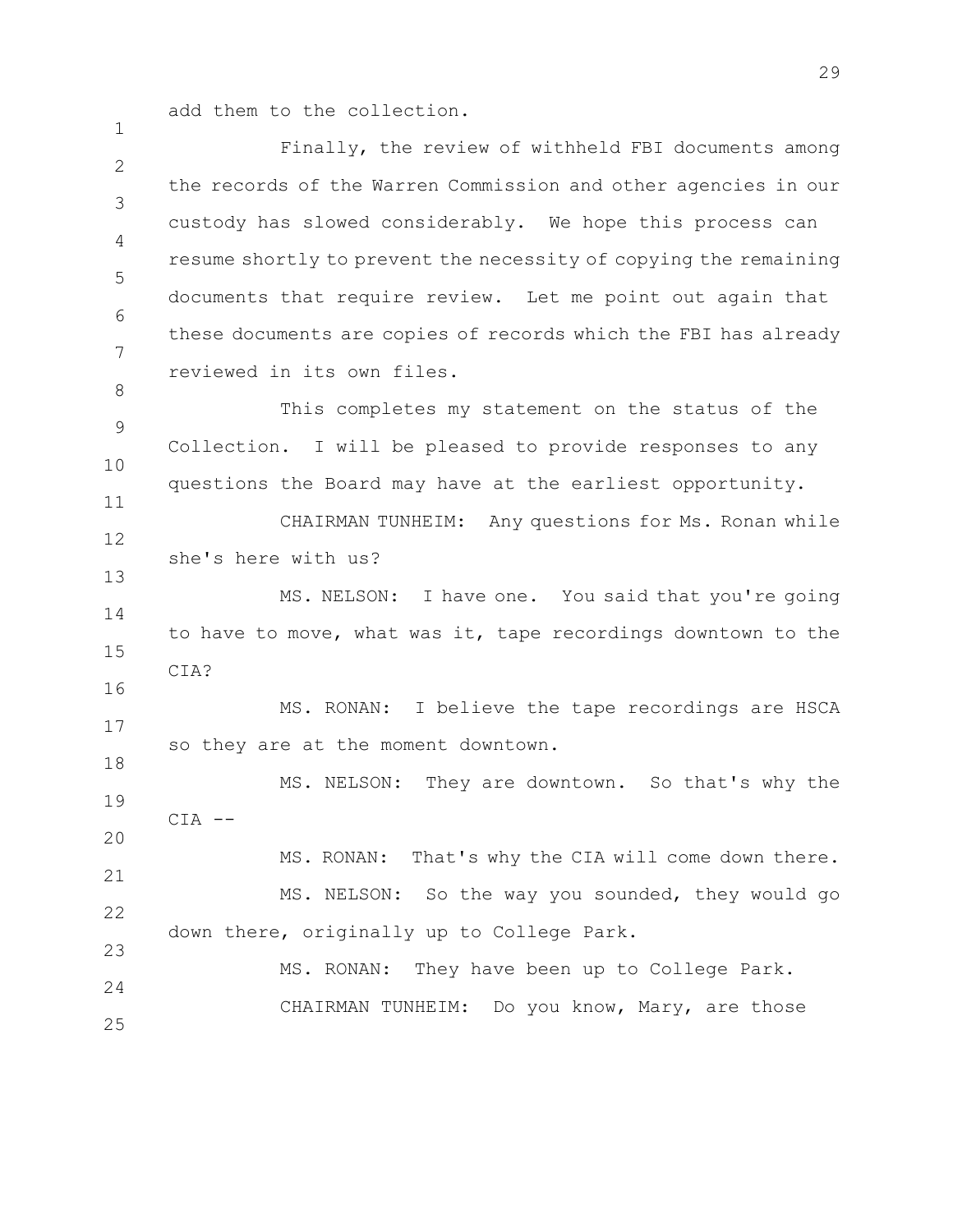1  $\mathcal{P}$ 3 4 5 6 7 8 9 10 11 12 13 14 15 16 17 18 19 20 21 22 23 24 25 HSCA-originated recordings, or are they originated by the CIA? MS. RONAN: I believe they are HSCA-originated recordings. MR. JOYCE: I gather after the review is completed that that material will be in fact integrated in College Park? MS. RONAN: Yes, it will be. MR. MARWELL: I was a little confused about the tax returns issue, the Ruby family. Are those tax returns that were gotten originally from the IRS, or were they obtained from the estate or from the family? Do you know? MS. RONAN: I don't know. CHAIRMAN TUNHEIM: I believe they were obtained by the family. They volunteered them. MR. MARWELL: And that's why the IRS is taking the position that it's taking, then? MS. RONAN: I think that's part of it. CHAIRMAN TUNHEIM: Any other questions? Thank you, Mary. Thank you for your help as well as Steve's as you've gone through this process and continued to. I want to point out that the interpretive regulation that we approve today is not yet ready for publication in the Federal Register. It needs to be reviewed by the Office of Management and Budget and that has to take place before final publication.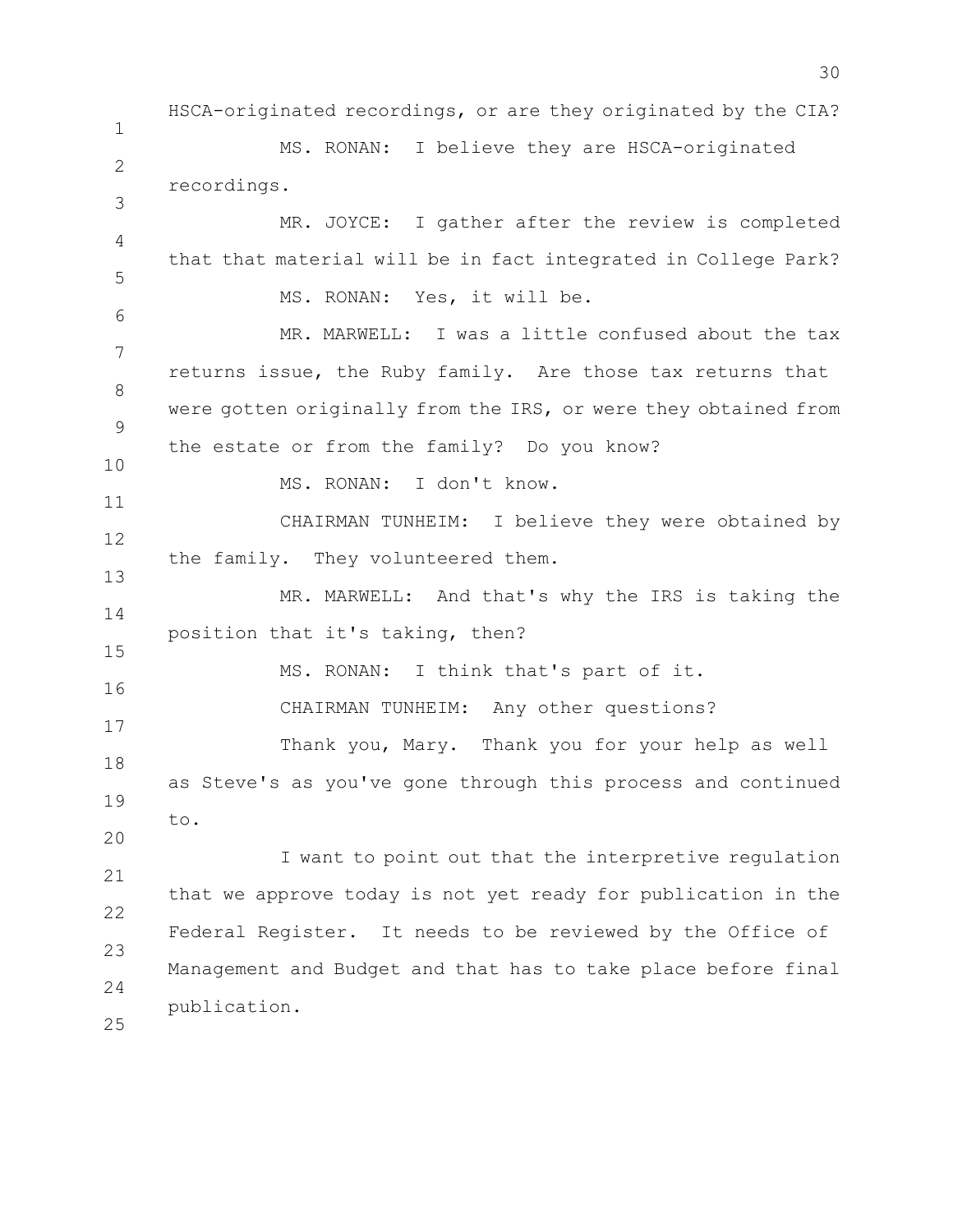1 2 3 4 5 6 7 I am hopeful that the guidance provided in that regulation will be helpful to agencies, will be helpful to the public in understanding the type of information that this Board feels is important for us to look for, to gather and collect as part of the overall collection at the National Archives. I think it will be, and I hope the public finds it very useable and helpful as well.

8 9 10 11 12 13 I have just a couple of announcements before we close and then I'll ask whether Board members or Mr. Marwell have anything in addition to add. Since our last public meeting in Washington, we had an excellent public meeting and hearing in Boston in March, and we also had a very fruitful and I think helpful day at the JFK Presidential Library talking with library officials about the records that are there.

15 16 17 18 19 20 The Board is currently planning on a public hearing and meeting in New Orleans. We're looking at possibly the day of June 28th for that hearing. We haven't finalized that yet but it will be in that time frame, a hearing very similar to the one that we conducted in Boston, again with a focus on a search for relevant records that may be present in the New Orleans area.

14

21

22 23 24 25 The staff is working on finalizing the process by which the Board will begin its review of records, and we hope that that process will be ready soon and the Board can begin implementing that and reviewing the records that are awaiting